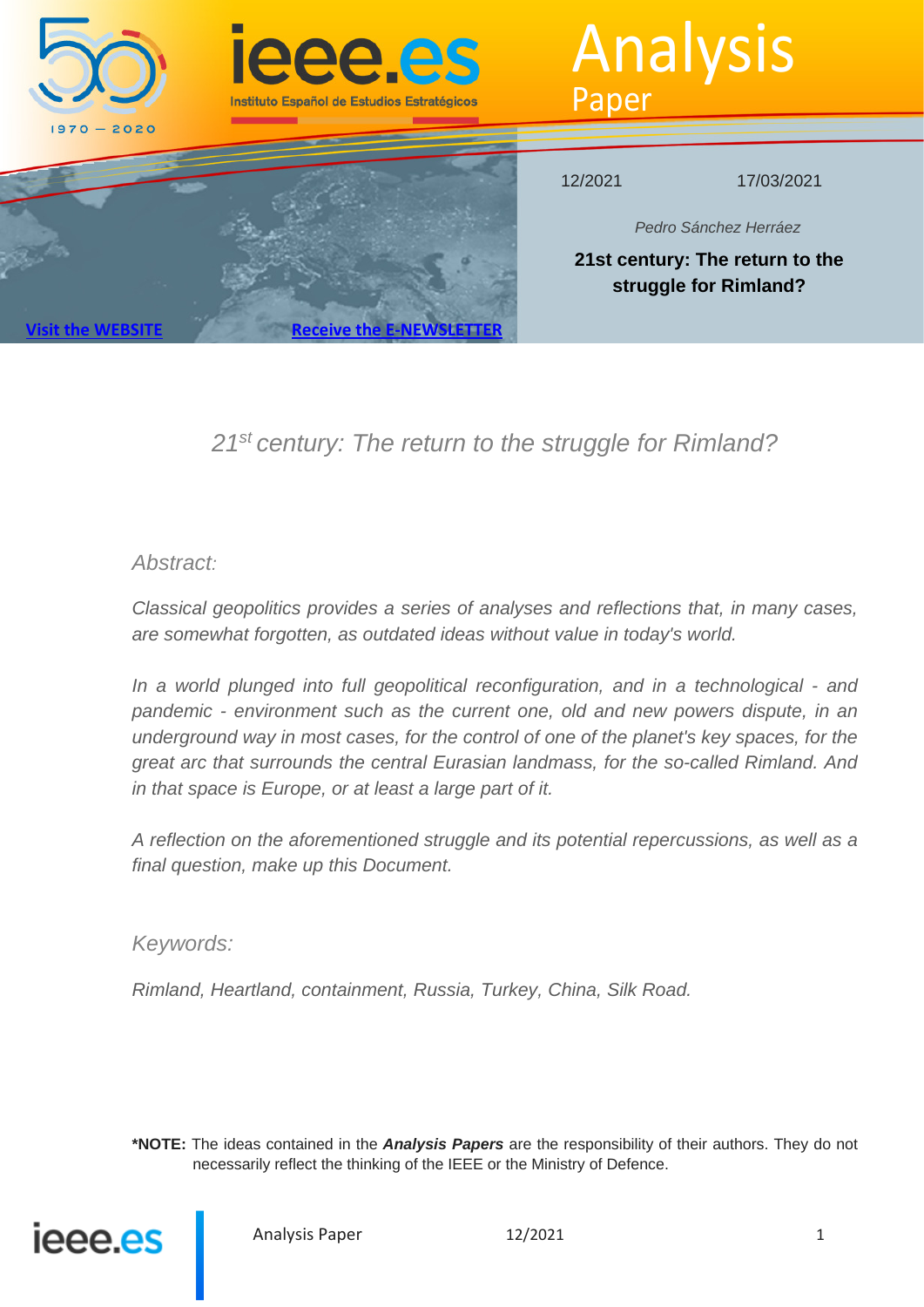

## **Siglo XXI: ¿El retorno a la lucha por el Rimland?**

## Resumen:

La geopolítica clásica proporciona una serie de análisis y reflexiones que, en muchas ocasiones quedan un tanto olvidadas, como ideas del pasado sin valor en el mundo de hoy.

En un mundo sumido en plena reconfiguración geopolítica, y en un entorno tecnológico –y pandémico- como el actual, viejas y nuevas potencias disputan, de manera soterrada en la mayor parte de los casos, por el control de uno de los espacios claves del planeta, por el gran arco que rodea a la masa continental central euroasiática, por el llamado Rimland. Y en ese espacio se encuentra Europa, o al menos una gran parte de la misma.

Una reflexión al respecto de la citada pugna y de sus potenciales repercusiones, amén de una cuestión final, articulan el presente Documento.

## Palabras clave:

Rimland, Tierra Corazón, contención, Rusia, Turquía, China, Ruta de la Seda.

## **How to cite this document**:

SÁNCHEZ HERRÁEZ, Pedro. *21st century: The return to the struggle for Rimland?* IEEE Analysis Paper 12/2021.

http://www.ieee.es/Galerias/fichero/docs\_analisis/2021/DIEEEA12\_2021\_PEDSAN\_Rimland\_E NG.pdf and/or bie<sup>3</sup> link (consulted day/month/year)

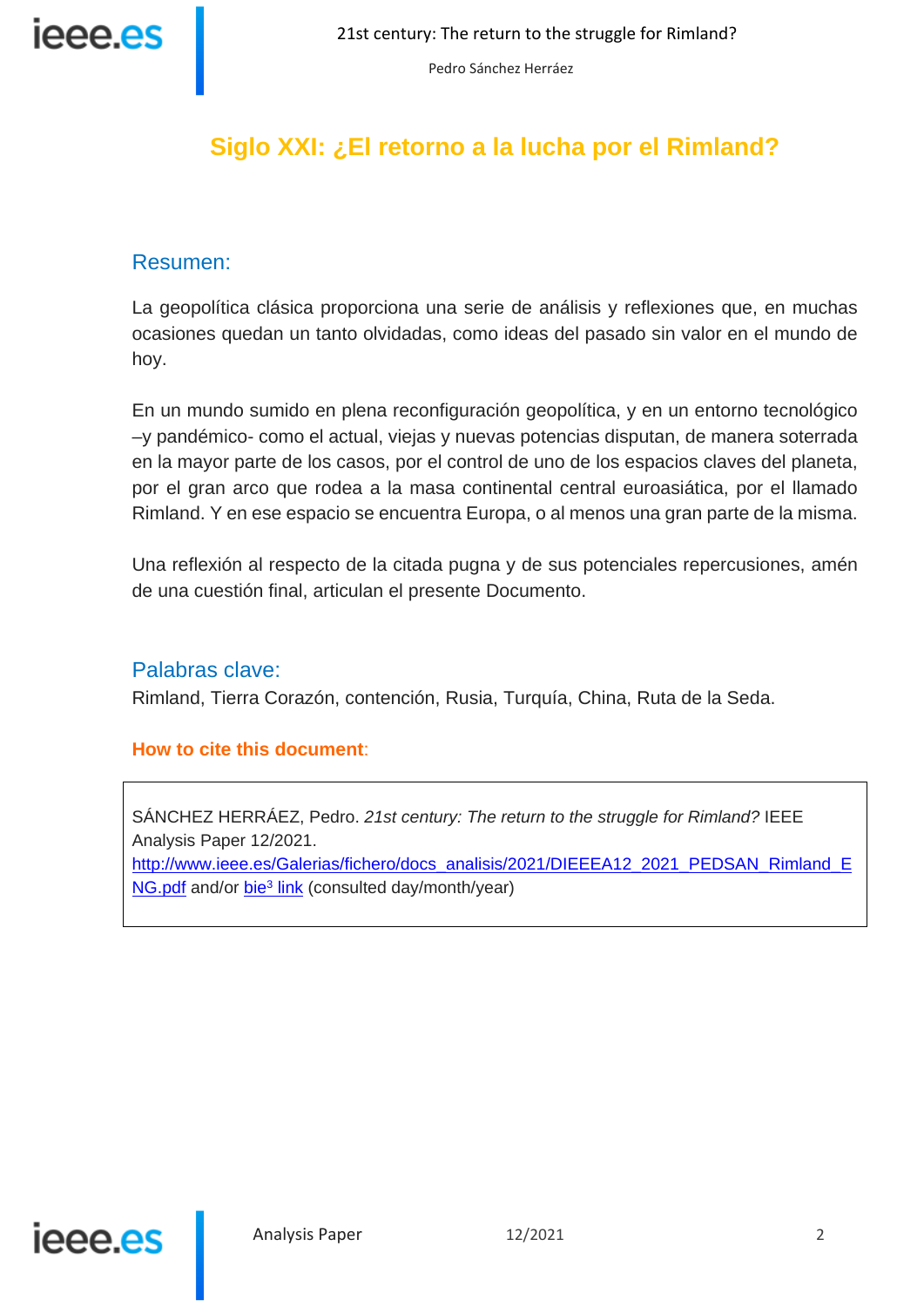

## **Introduction: A new era of power struggle!**

In an environment marked by the geopolitical reconfiguration of the planet, and at a time when, due to both the rise of "new technologies" and the COVID-19 pandemic, it seems that everything is new, everything is different<sup>[1](#page-2-0)</sup>, everything is starting from scratch or, at least, we are finding ourselves at a turning point in history without paragon, with hardly any or very few references, and in which all of the above is not valid and does not even serve as a starting point for reflection.

After the end of the bipolar Cold War system, the growing power of non-state actors and their increased capacity to act against states –one need only recall 9/11 and the beginning of the "war on terror" that heralded a new era and the end of "classical disputes"– seemed to put a damper on classical geopolitical theories, it seemed to give wings to the ideas about the end of rivalry between powers, a reality that for centuries had been the driving force and cause of disputes, wars, agreements, alliances, betrayals... Thus, apparently, the quest for hegemony by one nation and the efforts of others to avoid it, or at least to reach a point of balance of power, a balance that was always unstable but for the maintenance of which the efforts of all kinds and across the whole spectrum of strategy (diplomatic, political, informational, intelligence, military, economic, etc.) of the other nations were directed, seemed to be a thing of the past. A new era was dawning.

And if in addition, as in other stages of history, the "Taliban" of one or another tendency<sup>[2](#page-2-1)</sup>, or more or less well-read or interested prophets theorise about the loss of value of all that has gone before on the basis of the novelty –whether it is or not– of the new contested environments –from outer space to the cognitive realm– and "new" terms are coined –

<span id="page-2-1"></span><span id="page-2-0"></span><sup>2</sup>In this sense SÁNCHEZ HERRÁEZ, Pedro, La lucha por el planeta y el futuro de las FAS españolas, Spanish Institute for Strategic Studies, Opinion Paper 28/2017, 15 May 2017. Available at [http://www.ieee.es/Galerias/fichero/docs\\_opinion/2017/DIEEEO28-](http://www.ieee.es/Galerias/fichero/docs_opinion/2017/DIEEEO28-2017_Lucha_Planeta_Futuro_FAS_Espanolas_PSH.pdf) [2017\\_Lucha\\_Planeta\\_Futuro\\_FAS\\_Espanolas\\_PSH.pdf](http://www.ieee.es/Galerias/fichero/docs_opinion/2017/DIEEEO28-2017_Lucha_Planeta_Futuro_FAS_Espanolas_PSH.pdf)



<sup>1</sup> AKON, Saifullah and RAHMAN, Mahfujur, Reshaping the global order in the post-COVID-19 era: a critical analysis, Chinese Journal of International Review, July 2020, DOI: 10.1142/S2630531320500067. Available at https://www.researchgate.net/profile/Saifullah-Akon/publication/343098068 Reshaping the Global Order in the Post COVID-

<sup>19</sup>\_Era\_A\_Critical\_Analysis/links/5f6ad340458515b7cf46ebf2/Reshaping-the-Global-Order-in-the-Post-COVID-19-Era-A-Critical-Analysis.pdf?origin=publication\_detail.NOTE:All web links in this paper are active as of 17 March 2021.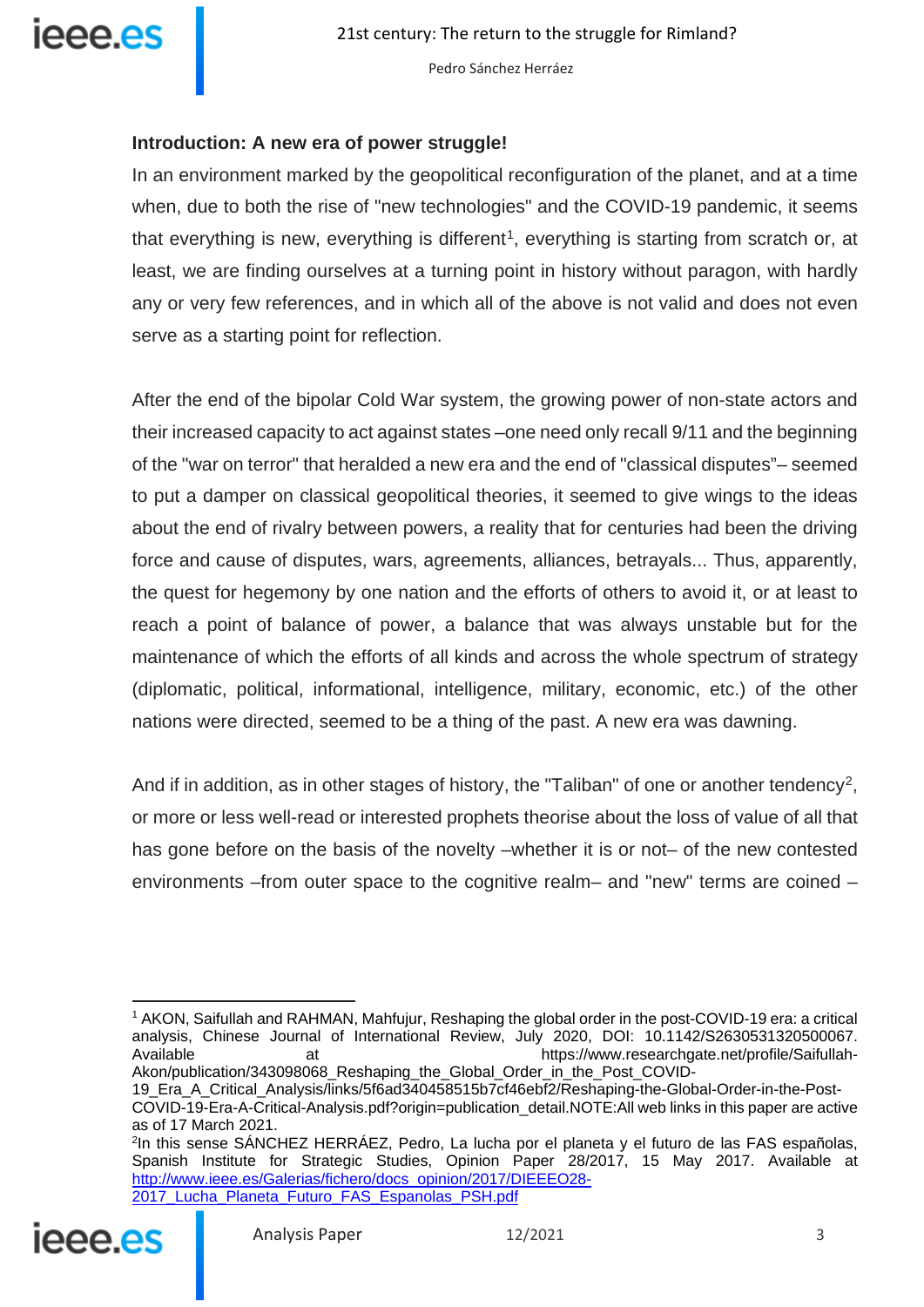

such as "influence"  $3$ , "grey zone"<sup>[4](#page-3-1)</sup>, "hybrid warfare" $5...$  $5...$  among many others– it could be that a radical interpretation of the "novelties" leads to the feeling that there is indeed no previous parallel for the moment of global contestation in which the planet is immersed.

Therefore, the gradual resurgence of Russia since 2000 –under Putin's leadership–, the take-off of China and its positioning as the world's second largest economy in 2011 and closing the gap in all areas with what is still the world's leading power, the United States of America, added to the growing neo-Ottomanism of Turkey and its desire for expansion, or at least for influence throughout most of the territories of the former Ottoman Empire, in the face, to a certain or great extent, of a relative reduction in the capabilities and perhaps the will of other nations or groups of nations (such as the European Union) to occupy an adequate position in this dispute for "a place under the sun", may generate an environment that has no mimicry of the past.

And perhaps that is so, and nothing from the past can serve as a reference point. Or can it?

## **Issues of the past!: Rimland?**

Beyond the age-old dispute between thalassocracies and telurocracies (powers based on maritime and land power respectively), what is certain is that access to the sea confers a competitive advantage on a nation over one that does not possess such a possibility; thus, the search for an outlet to the ocean has been a classic polemological factor, triggering conflicts throughout the history of humanity. And if, in addition, this outlet to the sea is desired from a space that occupies around one sixth of the planet's emerged lands, the situation obviously acquires a global significance and level.

<span id="page-3-2"></span><span id="page-3-1"></span><span id="page-3-0"></span><sup>&</sup>lt;sup>5</sup>Conflict in which all kinds of means and procedures, both "warlike" and "non-warlike", are employed. SÁNCHEZ HERRÁEZ, Pedro, Comprender la guerra híbrida… ¿El retorno a los clásicos?, Instituto Español de Estudios Estratégicos, Documento de Análisis 42/2016, 21 June 2016. Available at [http://www.ieee.es/Galerias/fichero/docs\\_analisis/2016/DIEEEA42-](http://www.ieee.es/Galerias/fichero/docs_analisis/2016/DIEEEA42-2016_Comprender_GuerraHibrida_RetornoClasicos_PSH.pdf) [2016\\_Comprender\\_GuerraHibrida\\_RetornoClasicos\\_PSH.pdf](http://www.ieee.es/Galerias/fichero/docs_analisis/2016/DIEEEA42-2016_Comprender_GuerraHibrida_RetornoClasicos_PSH.pdf)



<sup>&</sup>lt;sup>3</sup>The power of a person or element to determine or modify the way others think or act. SCANZILLO, Thomas M. and LOPACIENSKI, Edward M., Influence operations and the human domain, U.S. Naval War College, CIWAG Case Studies issue 13, 2015. Available at<https://www.hsdl.org/?view&did=814708>

<sup>4</sup>Space between peaceful competition and armed conflict. JORDÁN, Javier, La escalada en las estrategias híbridas y en la zona gris, Global Strategy Report 11/2020. Available at [https://global-strategy.org/la](https://global-strategy.org/la-escalada-en-las-estrategias-hibridas-y-en-los-conflictos-en-la-zona-gris/)[escalada-en-las-estrategias-hibridas-y-en-los-conflictos-en-la-zona-gris/](https://global-strategy.org/la-escalada-en-las-estrategias-hibridas-y-en-los-conflictos-en-la-zona-gris/)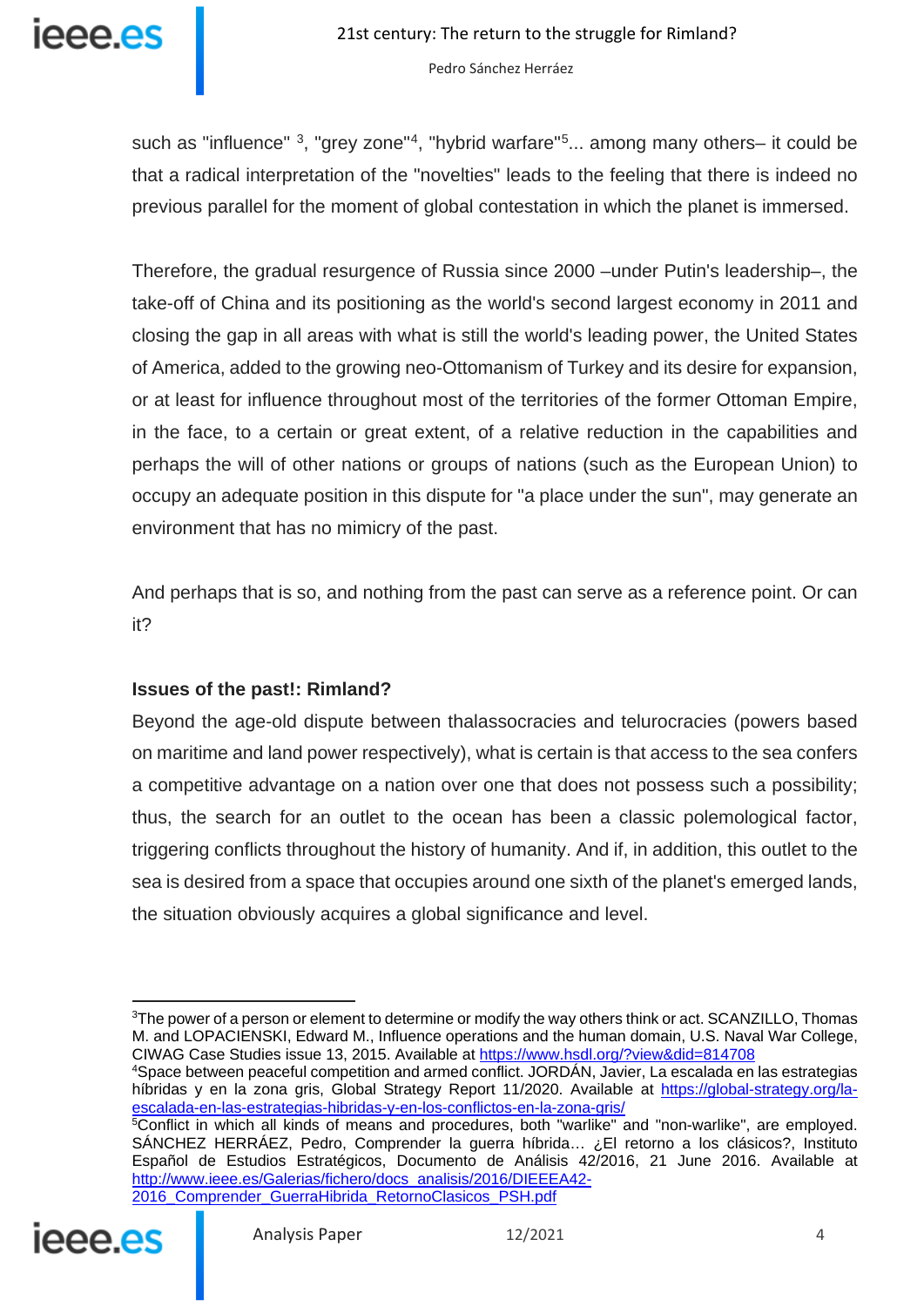

This large land mass on the Eurasian continent essentially corresponds to the space occupied by Russia over the centuries in various political organisations since the 18th



century: Russian Empire, Soviet Union (part of it) and Russian Federation. And not only does "size matter", not only is space a power factor, but its relative position on the continent and on the planet came to motivate its definition as a "heartland".

Fuente: The Geographical Journal, volumen 170, número 4, diciembre 2004, página 312

In 1904, the British author Halford J. Mackinder (1861-1947) wrote the work "The geographic pivot of history"[6](#page-4-0) in which –in a simplified form and as can be seen in the attached image– he identified the "island world" (Europe, Asia and Africa) as the essence of world power, and within this vast expanse of land, he defined a "heartland" –also known as the world pivot– (essentially coinciding with the then existing Russian Empire). And he divided the planet into a "pivot area", in essence that planetary heartland, encircled by an arc (proximal or marginal) made up of the lands and waters around it, leaving the rest of the spaces in a defined "outer ring".

The end of World War I (1914-1918), in addition to the demise of four empires, saw a reordering of borders in Europe and much of the Middle East unparalleled in recent history<sup>[7](#page-4-1)</sup>, leading Mackinder not only to indicate that the war had reaffirmed his view but to expand it in a new work<sup>8</sup>, reiterating that the power that occupied and dominated the heartland would dominate the island world, and whoever dominated the island world would dominate the planet. And he added a new element to this global struggle by pointing out that whoever dominated Eastern Europe would dominate the heartland,

<span id="page-4-2"></span><span id="page-4-1"></span><span id="page-4-0"></span><sup>8</sup>MACKINDER, Halford, Democratic ideals and reality. A study in the politics of reconstruction, Henry Holt and Company, New York, 1919.



 $\overline{a}$ <sup>6</sup>Reported in The Geographical Journal, volume 170, issue 4, December 2004, pages 298-321.

<sup>&</sup>lt;sup>7</sup>These changes can be seen schematically in TAZMAN, Howard, How World War I changed map of the world,  $\overline{a}$  RealClear History, 29 November 2018. Available at world, RealClear History, 29 November 2018. Available at [https://www.realclearhistory.com/articles/2018/11/29/how\\_world\\_war\\_i\\_changed\\_map\\_of\\_the\\_world\\_389](https://www.realclearhistory.com/articles/2018/11/29/how_world_war_i_changed_map_of_the_world_389.html) [.html](https://www.realclearhistory.com/articles/2018/11/29/how_world_war_i_changed_map_of_the_world_389.html)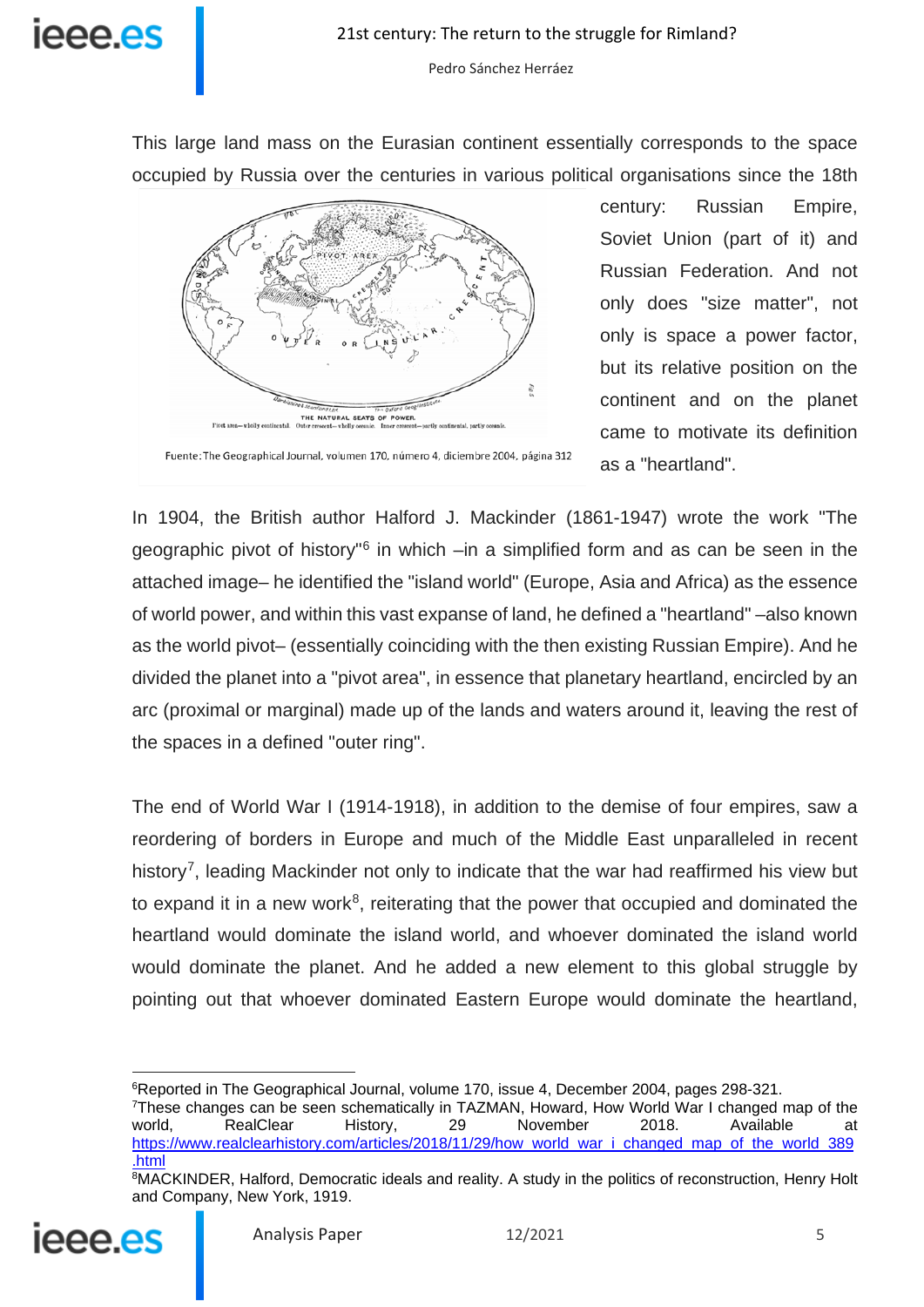

whoever dominated the heartland would dominate the island continent, and whoever dominated the island continent would dominate the world<sup>[9](#page-5-0)</sup>.

Obviously, there was no lack of criticism and different and differential views (in fact, in 1943, and in the midst of the Second World War (1939-1945), Mackinder responded to proposals to update his theory with a new essay, "The Round World and the Winning of the Peace"[10,](#page-5-1) reaffirming it); but, despite the differences, the general scheme, with nuances, apparently continued to have similar views and followers.



Also in the midst of the conflagration, with the Second World War raging, Nicolas Spykman (1893- 1943) developed a theory, largely complementary to Mackinder's, which was set out mainly in his posthumous work, "The Geography of the Peace". But the nuance he introduced was the renewed

Fuente: https://www.reddit.com/r/MapPorn/comments/bd88yq/illustration\_of\_a\_geostrategic\_idea\_nicholas\_john/

significance of that "marginal ring", that ring of circumvallation –which he called "Rimland", as can be seen in the accompanying image– surrounding the land mass that constituted the essence of world power in the Mackinderian vision, an area whose control would keep the power that dominated it isolated and unable to expand. Consequently, it was not a question of controlling the heartland, it would be enough to encircle it.

Spykman therefore argued that geopolitical concerns and efforts should be directed at controlling Rimland, as he pointed out<sup>11</sup>, whoever controls Rimland controls Eurasia, and whoever controls Eurasia controls the fate of the world.

<span id="page-5-2"></span><span id="page-5-1"></span><span id="page-5-0"></span>9Ibid. page 194. 10Published in Foreign Affairs, volume 21, issue 4, July 1941, pages 595-605. 11SPYKMAN, Nicholas J., The Geography of the Peace, Harcourt Brace, New York, 1944, page 43.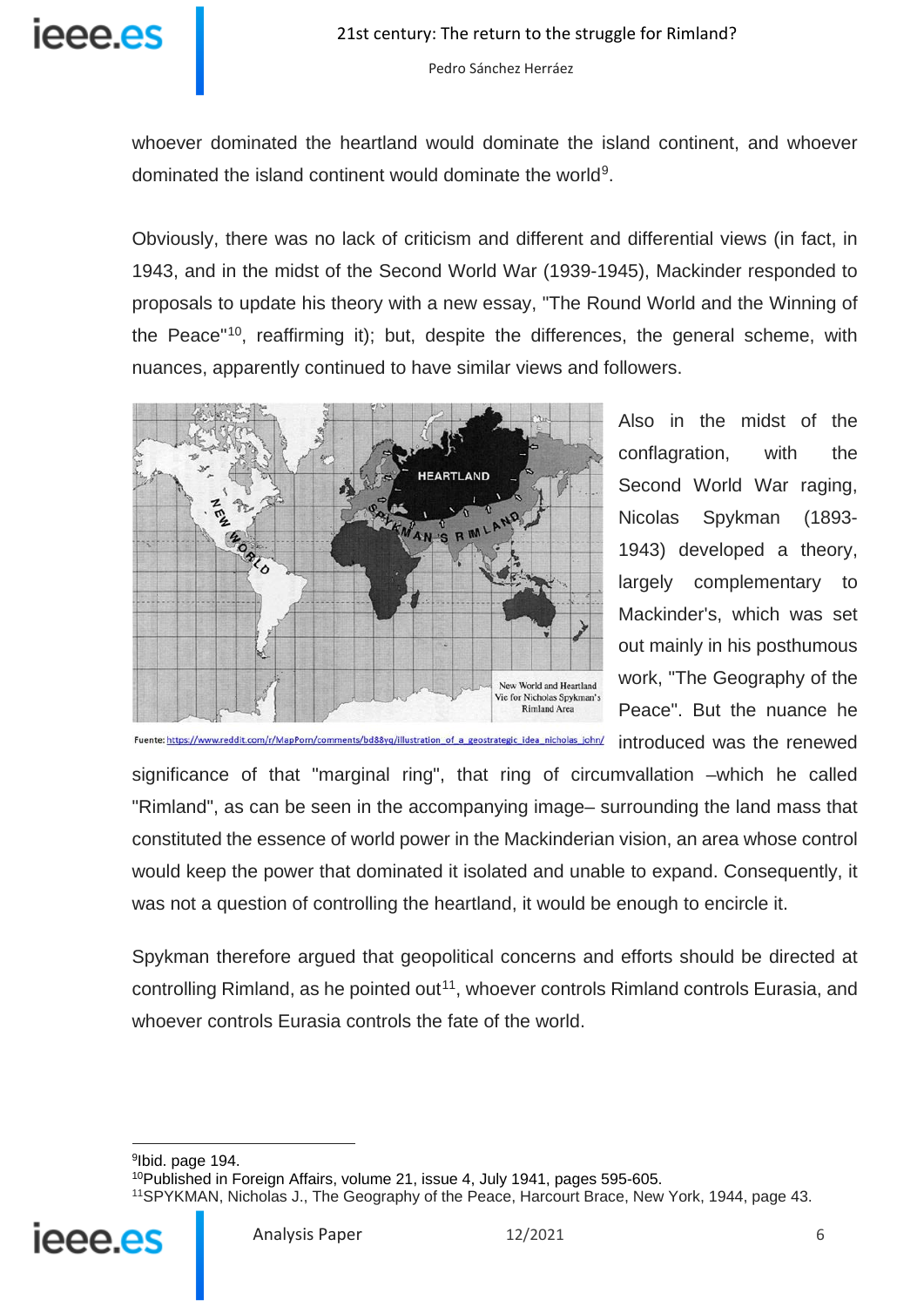

With the end of the Second World War and the beginning of what would be called the Cold War, the permanent tensions between the two great superpowers, the United States and the Union of Soviet Socialist Republics (USSR), in a world divided into blocs, a large part of the disputes took place in this Rimland, in this zone that would allow the containment or global expansion of the heartland, depending on who dominated it. And from Spykman's theory stems what would become known as the "containment policy"[12](#page-6-0), which sought to prevent the expansion of the USSR and which was waged throughout the USSR's circumference –as well as in other parts of the world– using diplomacy, espionage, trade relations, subversion and even direct military interventions.

The perceived need to strengthen this Rimland is what would give rise to the Marshall Plan<sup>[13](#page-6-1)</sup> (1947), to rebuild part of Europe devastated after World War II in order to prevent it from becoming easy prey for the Soviet adversary, and would also motivate the socalled "Truman Doctrine"[14,](#page-6-2) enunciated by US President Harry Truman in 1947, whereby the United States indicated that it would help any country to prevent it from falling into the hands of Moscow – or communist countries as a whole, following the proclamation of the People's Republic of China by Mao Tse Tung in 1949. China, a large country physically located in the disputed Rimland, became a new rival, which would end up generating the so-called "domino theory" on the part of the United States, whereby it would be necessary to prevent one country from falling into Communist hands so that the rest, like the pieces of the aforementioned board game, would not fall one after the other. From the Korean War (1950) to the Afghan War (1979) to the long Vietnam War, the Rimland is full of conflict and the use of all sorts of geopolitical tools to gain control of this large swathe of land and coastline.

Following the fall of the Berlin Wall in 1989 –and the departure from Soviet orbit of all the 'satellite' countries of Eastern Europe, a key Rimland space– and with the demise of the USSR in 1991, the twentieth century seems to have largely responded to the geopolitical

<span id="page-6-0"></span>12A brief summary of what the containment policy entailed can be found in WILDE, Robert, Containment: America's plan for communism, Thought.Co, 29 October 2018. Available at <https://www.thoughtco.com/what-was-containment-1221496> 13THE GEORGE C. MARSHALL FOUNDATION, History of the Marshall Plan. Available at <https://www.marshallfoundation.org/marshall/the-marshall-plan/history-marshall-plan/> <sup>14</sup>THE AVALON PROJECT, President Harry Truman's address before a joint session of Congress, 12 March 1947, Truman Doctrine. Available at

[https://web.archive.org/web/20041204183708/http://www.yale.edu/lawweb/avalon/trudoc.htm](https://web.archive.org/web/20041204183708/http:/www.yale.edu/lawweb/avalon/trudoc.htm)

<span id="page-6-2"></span><span id="page-6-1"></span>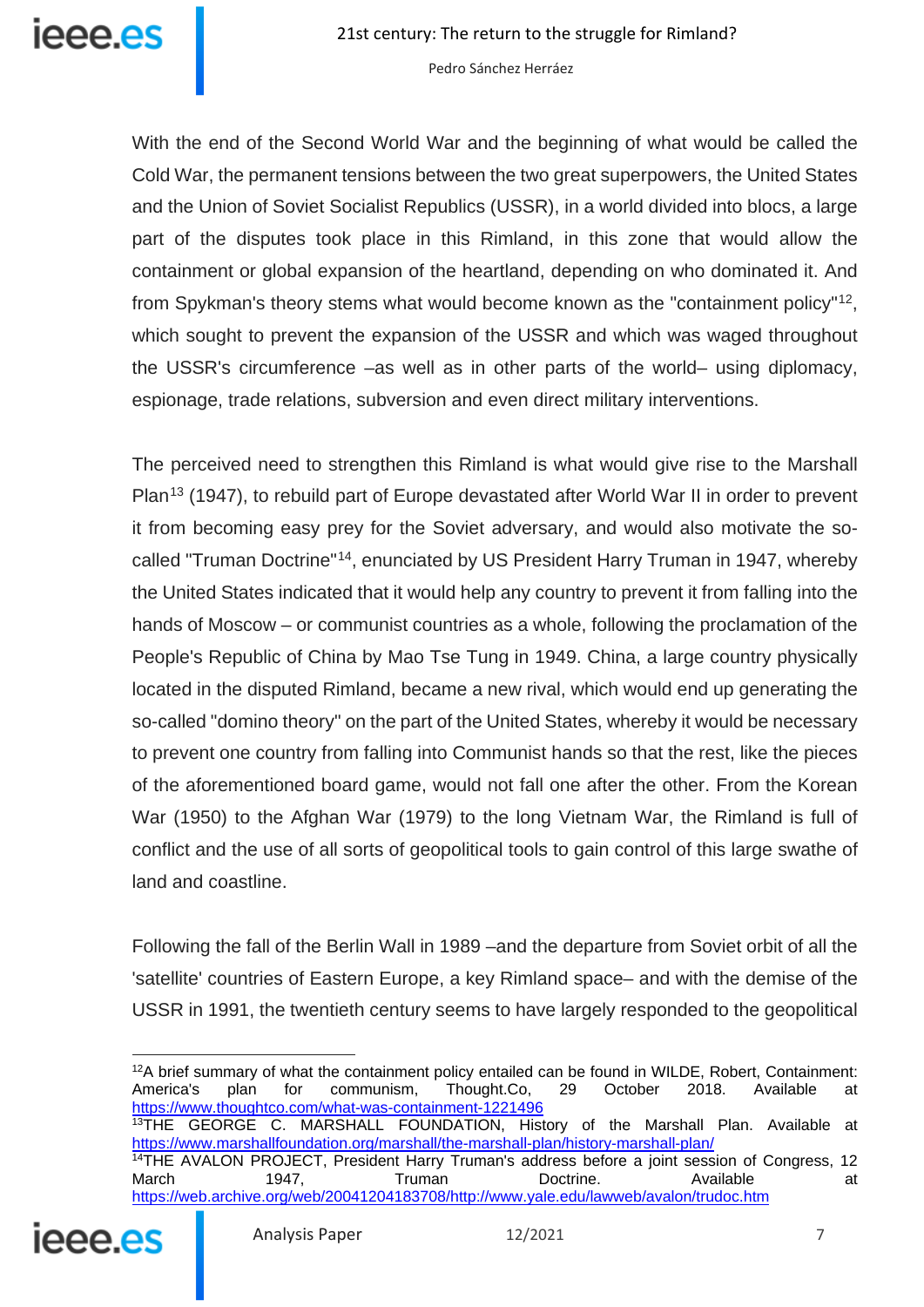

postulate of the heartland and its expansion or containment through Rimland disputes. But, coincidentally –or not– this postulate has its roots, at least the recent ones, in the previous century, the 19th century.

The term "Great Game", popularised by Rudyard Kipling following its inclusion in one of his best-known works<sup>15</sup>, referred to the struggle sustained by Great Britain, the great maritime power of the 19th century, against the Russian Empire to prevent its access to the sea, especially in Central Asia. However, over time and by extension, it was applied to actions along the entire length of the immense Russian border, using everything from the creation of buffer states (as in the paradigmatic case of Afghanistan) to support for local anti-Russian forces and movements to prevent access to the sea, including the use of rival powers (as was the case with the Ottoman Empire) with the maxim of "the enemy of my enemy is my friend"... instrumentalising in this "game" all measures<sup>[16](#page-7-1)</sup> available to the British –and obviously seeking the opposite effect, on the Russian side– to avoid control of the spaces that would give access to that "heartland" to the ocean, so as to allow Moscow to have an open door to the world through which it could project its enormous power and potential.

Nineteenth century, twentieth century... it seems that the same issues –with other actors– are settled with the same stubbornness and tenacity... will it be the same in the twentyfirst century?

## **A question of the present!: Alliance for RIMLAND?**

Beyond the disquisitions and arguments, for and against, as to whether the planet is in a new 'Cold War', the truth is that the world is in the midst of a geopolitical reconfiguration; and while the world's leading power, the United States of America, has pivoted its efforts towards Asia-Pacific since 2011, given China's growing power and capacity for influence, it has also simultaneously carried out a relative geopolitical abandonment of many areas of the planet –from Africa to the weakening of the transatlantic link– which has generated a vacuum that is being exploited by its competitors and rivals.

<span id="page-7-1"></span><span id="page-7-0"></span><sup>&</sup>lt;sup>16</sup>HOPKIRK, Peter, The Great Game: the struggle for Empire in Central Asia, Kodanska America, New York, 1994



<sup>&</sup>lt;sup>15</sup>The work in question is "Kim", published in 1901, which uses as its setting the struggle between the Russian Empire and the British Empire in Central Asia.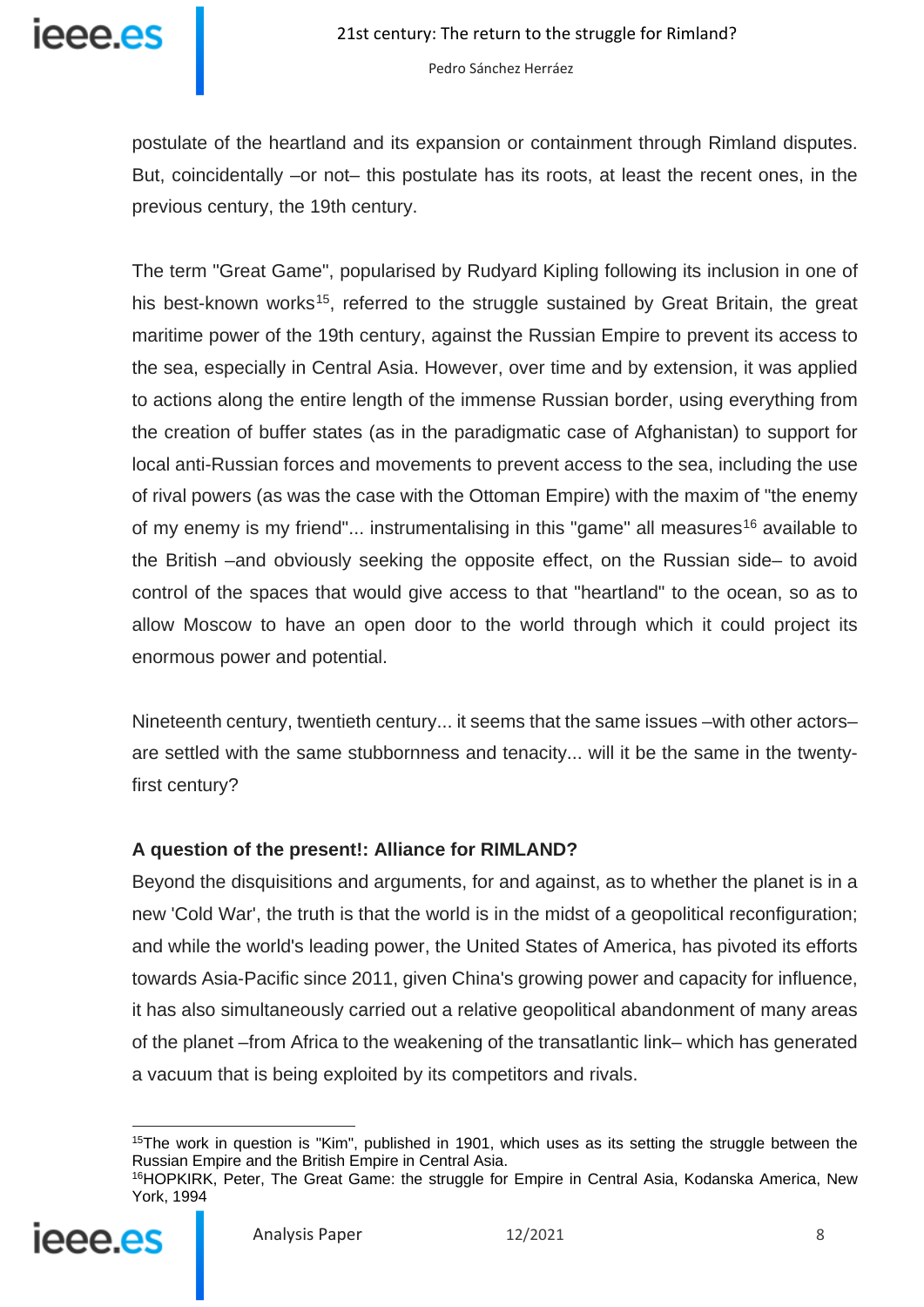But the scale of the challenge (controlling Rimland) is enormous, so it is not feasible for a single power to do it  $-$  it is a complex task even for a superpower. And Russia is a regional power, but it is not the former Soviet Union, although it is actively working to regain its status as a global potential; Turkey is a powerful regional actor, trying to expand its capabilities and influence in this space at the crossroads between Asia, Europe and Africa; and China, the world's second economic power but still with gaps in other fields (which it is closing at full speed) and with aspirations to be the first global power and a desire to be a full superpower, perhaps the superpower of the 21st century.

By history and potential, Russia has been the champion of the struggle for Rimland. But given the impossibility of doing this alone, the reality of the growing power of its old rivals  $-$ Russia's relations with Turkey and China have for centuries been far from friendly<sup>[17](#page-8-0)</sup>– and the need to provide an outlet for its main source of wealth, the sale of hydrocarbons –both because of the fact that these countries are consumers, especially China, and because of the fact that these countries are transit points for oil and gas pipelines, especially Turkey, in addition to the fact that a powerful network of these "arteries of the planet" runs through this disputed Rimland, through which flows of hydrocarbons could flow outside Russian control, which Moscow does not like– it could be that, finally, despite being "strategic rivals", a "tactical alliance" has been forged that makes possible, at least, the denial of Rimland for the "West". Or at least for the time being, while positions are being taken up in the area.

## *Russia: the bear is emerging from the taiga again*

For the Russian Federation, for Russia, the security of its borders, understood in a very broad sense, has been an obsession throughout history; therefore, its position in relation to its former zone of influence is always constant, and it is of vital importance for Russia's interests to consolidate a security perimeter that does not stop at its own borders<sup>18</sup>: And, associated with this fact, add Russia's constant perception of its rivals' recurrent attempts

<span id="page-8-1"></span><span id="page-8-0"></span><sup>17</sup>As a simple sample AYDIN, Mustafa, The long view on Turkish-Russian rivalry and cooperation, GMF, 8 June 2020. [Availabel at h](https://www.gmfus.org/publications/long-view-turkish-russian-rivalry-and-cooperation)ttps://www.gmfus.org/publications/long-view-turkish-russian-rivalry-andcooperation; YAU, Niva, Russia and China's quiet rivalry in Central Asia, Foreign Policy Research Institute, September 2020. Available at<https://www.fpri.org/wp-content/uploads/2020/09/cap-1-yau.pdf> 18PIQUÉ, Josep, Interpretar a Rusia para una relación posible, Política Exterior, 5 March 2021. Available at<https://www.politicaexterior.com/interpretar-a-rusia-para-una-relacion-posible/>

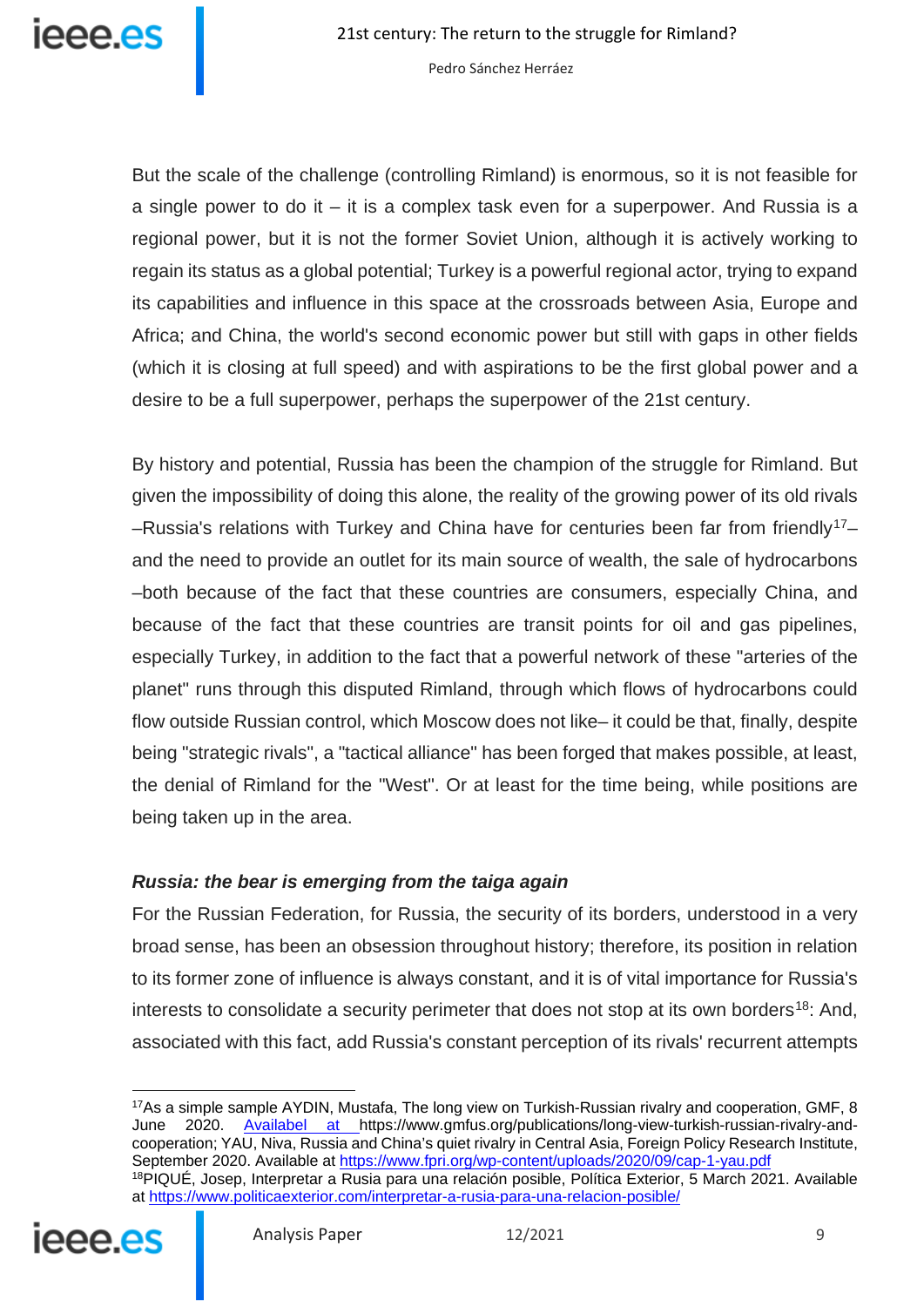

to encircle and isolate it, to cut it off from the sea and drive it back into the interior of the steppe<sup>[19](#page-9-0)</sup>, away from Rimland, whatever the model used, be it "the great game" or "the containment policy". *And, in this century, as Putin himself points out,* "Once we managed to stabilise the situation, once we recovered (in the 2000s), the containment policy was immediately set in motion. First, step by step and then more and more. And the stronger we became, the stronger the containment policy became"<sup>20</sup>.

And to this end, continuing from the Russian perspective, its rivals employ all kinds of geopolitical tools, which, among many other consequences, have led to the so-called "Colour Revolutions"[21](#page-9-2), revolts that from Moscow's point of view are nothing more than subversions sponsored by other nations, nothing more than the use of extremism as a geopolitical tool and the redistribution of spheres of influence<sup>[22](#page-9-3)</sup>, nothing more than a new attempt to try to separate Russia from the so-called "post-Soviet space".



In addition to the eagerness to recover or at least maintain a high degree of influence in the former republics that together with Russia made up the  $USSR<sup>23</sup> - in the attached image,$  $USSR<sup>23</sup> - in the attached image,$  $USSR<sup>23</sup> - in the attached image,$ Russia in yellow, the rest of the Soviet republics in colours other than grey– there is a pan-Russian vision of the so-called

<span id="page-9-4"></span><span id="page-9-3"></span><span id="page-9-2"></span><span id="page-9-1"></span><span id="page-9-0"></span><sup>&</sup>lt;sup>19</sup>In this sense, SÁNCHEZ HERRÁEZ, Pedro, Marco geopolítico de Rusia: constantes históricas, dinámica y visión en el siglo XXI, in VVAA, Rusia bajo el liderazgo de Putin. La nueva estrategia rusa a la búsqueda de su liderazgo regional y el reforzamiento como actor global, Spanish Institute for Strategic Studies,<br>Strategy Paper, issue 178, Madrid, 2015, pages 15-77. Available at Strategy Paper, issue 178, Madrid, 2015, pages 15-77. Available at [http://www.ieee.es/Galerias/fichero/cuadernos/CE\\_178.pdf](http://www.ieee.es/Galerias/fichero/cuadernos/CE_178.pdf) <sup>20</sup>SPUTNIK NEWS, Putin: las "fuerzas contrarias" aprovechan descontento social para impulsar las protestas, 13 February 2021. Available at <u>https://mundo.sputniknews.com/20210213/1104021423.html</u> <sup>21</sup>Very succinctly RT, Colour Revolutions, 6 March 2015. Available at <https://actualidad.rt.com/actualidad/168235-revoluciones-colores-golpe-estado>  $22RT$ , Putin: we have to learn lessons from colour revolutions in other countries, 20 November 2014. Available at<https://actualidad.rt.com/actualidad/view/147716-putin-rusia-revoluciones-colores-extremismo> <sup>23</sup>In the Baltic: Estonia, Lithuania, Latvia; in Eastern Europe: Belarus, Moldova, Ukraine; in the Caucasus: Armenia, Azerbaijan, Georgia; in Central Asia: Kazakhstan, Kyrgyzstan, Tajikistan, Turkmenistan, Uzbekistan.



 $\overline{a}$ 

Analysis Paper 12/2021 10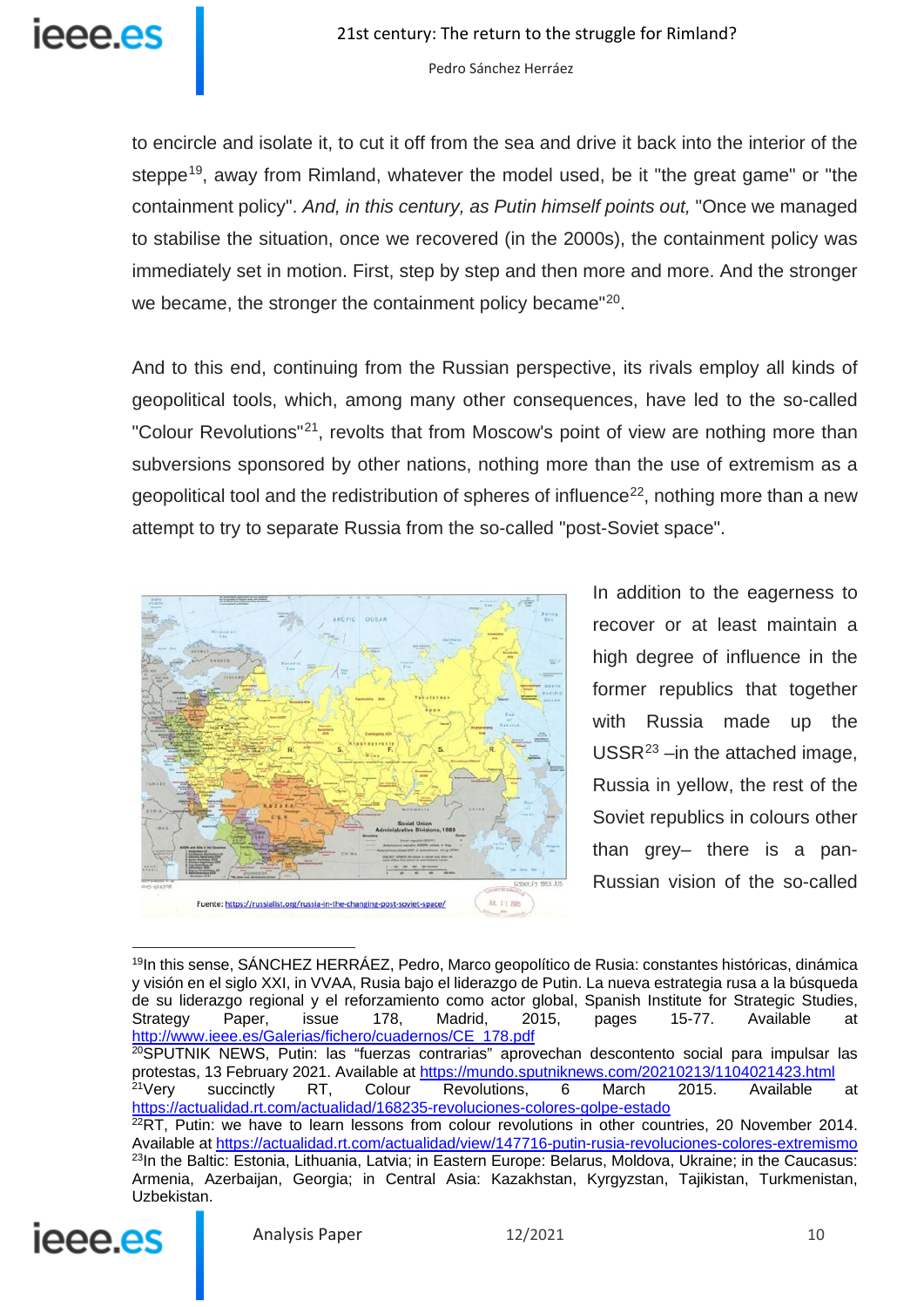

"Russian world"[24](#page-10-0) that includes not only areas where there are minorities or groups of "Russians", but even areas that are sympathetic to Russia.

As the then Russian president pointed out shortly after the war with Georgia in 2008, in relation to Russia's foreign policy lines, Moscow has "Regions of privileged interest", besides of course the border ones, but not only those<sup>[25](#page-10-1)</sup>. And accusations of the European Union (EU) and the North Atlantic Treaty Organization (NATO) trying to penetrate its security glacis<sup>26</sup>, have been gaining momentum since the middle of the last decade in statements from Moscow.

And while Russia continues to actively seek to maintain its sphere of influence, that part of Rimland that it considers essential to its interests and security, it is no less true that the growing presence of China and Turkey is testing Russia's capabilities in Eurasia, for although relations are complex, there are points of common ground with Beijing –and less so with Ankara– because in addition to sharing the vision of a multipolar world (i.e. "not dominated by the West"), Moscow does not see them as a threat to its internal order<sup>[27](#page-10-3)</sup>. Necessity has led Moscow, at least for the time being, to look to former rivals for support.

And what are the interests of these allies/ rivals?

## *Turkey: the wolf howls again*

Turkey, in the midst of its attempt to recover neo-Ottoman geopolitics, continues to employ different tools to expand its influence and presence in this key area of the planet.

26PIQUÉ, Josep, Interpretar a Rusia para una relación posible, Política Exterior, 5 March 2021. Available at<https://www.politicaexterior.com/interpretar-a-rusia-para-una-relacion-posible/>

<sup>27</sup>MANKOFF, Jeffrey, A kinder, gentle bear? Why rumors of Russia's post-soviet retreat are premature,<br>Center for Strategic & International Studies, 17 December 2020. Available at Center for Strategic & International Studies, 17 December 2020. Available at <https://www.csis.org/analysis/kinder-gentler-bear-why-rumors-russias-post-soviet-retreat-are-premature>

<span id="page-10-3"></span><span id="page-10-2"></span>

<span id="page-10-0"></span> $^{24}$ ZEVELEV, Igor, Russia in the changing post-Soviet space, Russialist.org, 25 November 2020, Available at<https://russialist.org/russia-in-the-changing-post-soviet-space/>

<span id="page-10-1"></span><sup>25</sup>PRESIDENT OF RUSSIA, Dmitry Medvedev interview with Russian television channels, 31 August 2008. Available at<http://www.kremlin.ru/events/president/news/1276>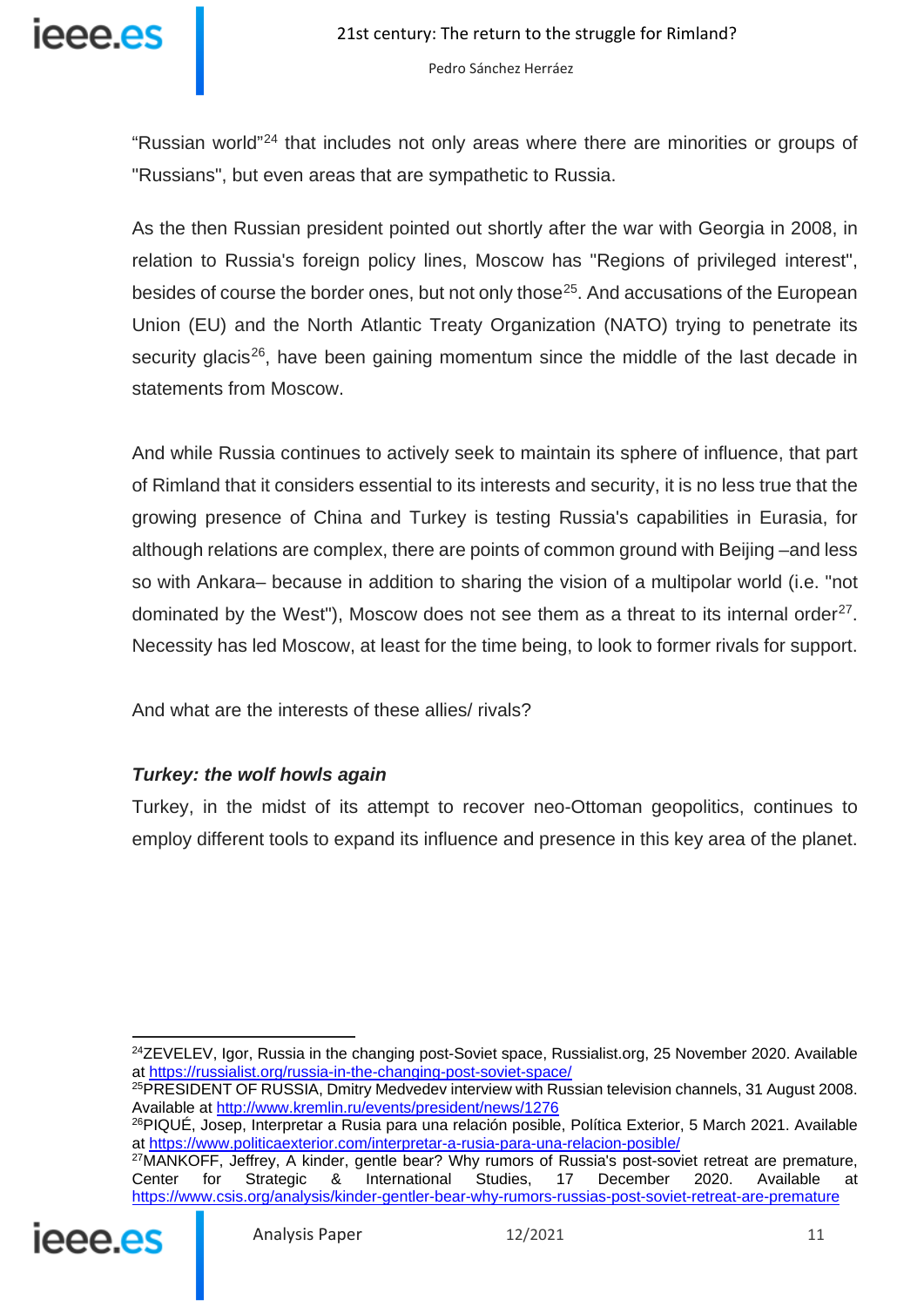

Fuente: https://commons.princeton.edu/mg/wp-content/uploads/2017/04/MG-The Ottoman Empire in the Late Seventeenth Century.jpg

Its own position as a land crossing point between the Middle East, Europe and Africa – as can be seen in the attached image of the former Ottoman Empire– together with the presence of ethnically and linguistically related populations, as well as powerful efforts employing the full panoply of geopolitical tools –including on occasion in the face of

accusations of supporting Islamic fundamentalism in its most violent forms<sup>28</sup> – to gain an advantageous position in the area, make it an actor to consider, at least on a 'regional' scale in this disputed Rimland.

Although Russia and Turkey, the Russian Empire and the Ottoman Empire, have fought continuous wars until the 20th century, in Moscow's quest for an outlet to the sea, and in the imagination and in their respective worldviews they occupy opposing positions, in the last decade they have cooperated in the face of the disputes that both nations have with the West. Thus, from the oil and gas pipeline projects through Turkish soil to transport Russian hydrocarbons around Ukraine to the relative collaboration and agreements reached in the Syrian war and in the recent Nagorno-Karabakh conflict (2020) in the Caucasus, the relationship between the two powers is based on pragmatism, but without forgetting that in Libya, during the recent civil war, they were on opposing sides or that Turkey's imperial dreams are viewed with suspicion by Moscow, as they share areas of influence and a desire for control. Therefore, from time to time, it is feasible to find reports on the "grandeur of Turkish imperial dreams"[29](#page-11-1) in Russian media, highlighting Ankara's

<span id="page-11-1"></span><span id="page-11-0"></span><sup>29</sup>SPUTNIKNEWS, Ilusiones imperiales: ¿Podrían los turcos devorar Crimea y el resto del sur de Rusia?, 15 February 2021. Available at [https://mundo.sputniknews.com/20210215/ilusiones-imperiales-podrian](https://mundo.sputniknews.com/20210215/ilusiones-imperiales-podrian-los-turcos-devorar-crimea-y-el-resto-del-sur-de-rusia-1106771069.html)[los-turcos-devorar-crimea-y-el-resto-del-sur-de-rusia-1106771069.html](https://mundo.sputniknews.com/20210215/ilusiones-imperiales-podrian-los-turcos-devorar-crimea-y-el-resto-del-sur-de-rusia-1106771069.html)



 $\overline{a}$ <sup>28</sup>ALSUMAIDAIE, Mujahed, Turkish influence in Central Asia and Islamist extremism, European Eve on Radicalization, 22 July 2019. Available a[t https://eeradicalization.com/turkish-influence-in-central-asia-and](https://eeradicalization.com/turkish-influence-in-central-asia-and-islamist-extremism/)[islamist-extremism/](https://eeradicalization.com/turkish-influence-in-central-asia-and-islamist-extremism/)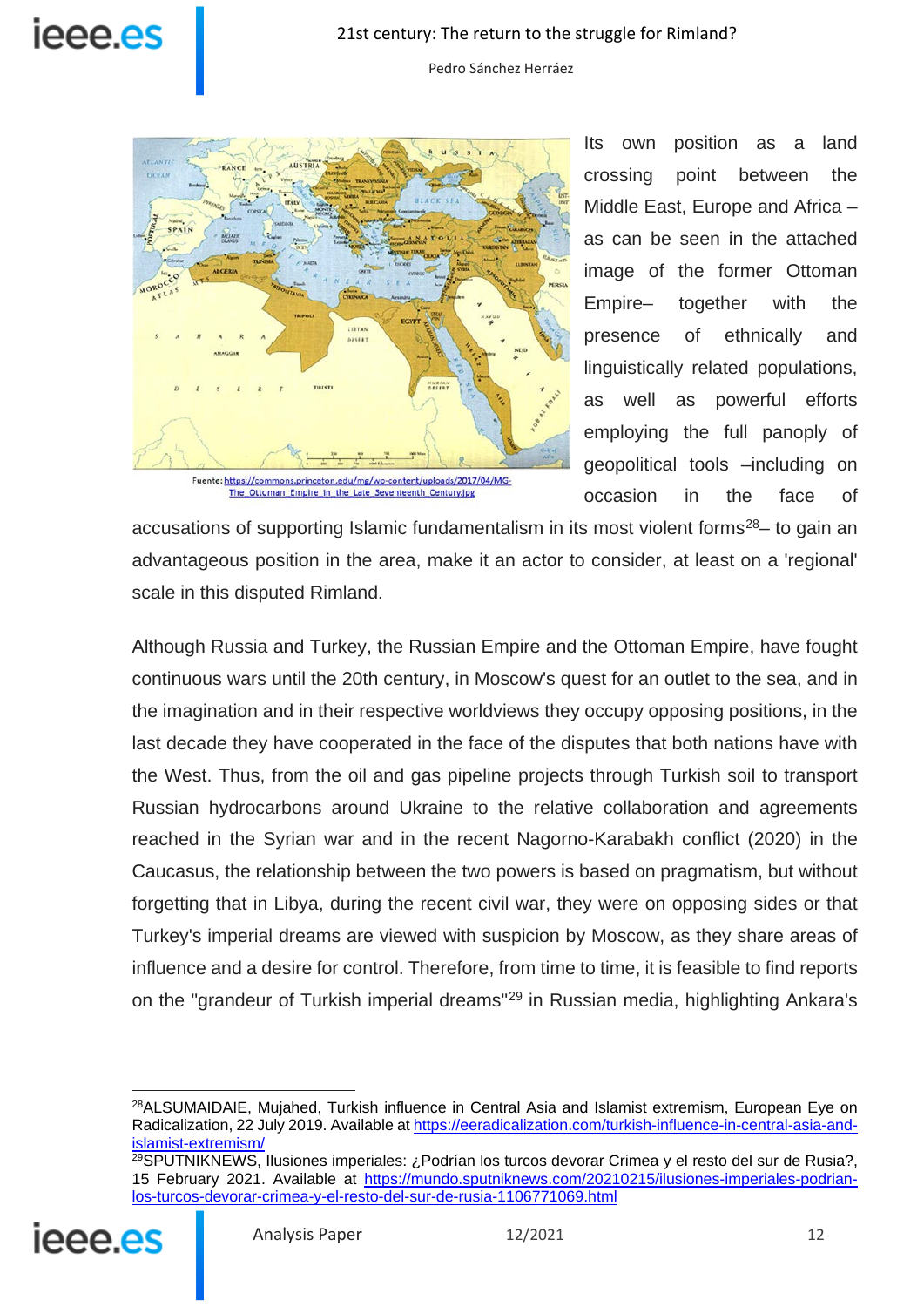

appetite for the Balkans, Caucasus and Central Asia, and how it pursues an active or even aggressive policy in these areas.

Turkey sees an opportunity to try to restore the Ottoman zone of influence, from the Adriatic to the Great Wall of China<sup>[30](#page-12-0)</sup>, and despite the rivalry with Russia, pursues a very active foreign policy, involving negotiations and agreements with Moscow, noting that the 21st century will be Turkey's century<sup>[31](#page-12-1)</sup>.

However, Turkey, a member of the North Atlantic Treaty Organization (NATO), due to this neo-Ottomanism and the relationship with Russia, finds itself at odds with several of its neighbouring countries, and even with other NATO members, such as Greece and France, with whom incidents have occurred, especially in the eastern Mediterranean; and indeed, the relationship between Turkey and the United States is at a very low ebb, with Washington even pointing to the loss of a certain level of trust<sup>32</sup>. It is also pointed out that Turkey's ambitions may be too broad, and that in the potential need to choose between Washington and Moscow<sup>33</sup>, the benefits for Ankara would be greater in the first case than with Russia... the dispute is a foregone conclusion.

The maxim of putting one's own interests above all else is therefore fully valid in the struggle for Rimland... but can this balance be maintained against the real power in Rimland, against China?

## *China: The dragon spreads its wings!*

China's unstoppable rise in recent decades has meant that it has moved from being an "emerging power" to being, in the last decade, a "fully emerging" power, a fact that was

<span id="page-12-3"></span><span id="page-12-2"></span><span id="page-12-1"></span><sup>33</sup>ÖZEL, Soli, Whither Turkey's ambitions?, Italian Institute for International Political Studies, 28 December 2020. Available at<https://www.ispionline.it/en/publication/whither-turkeys-ambitions-28798>



<span id="page-12-0"></span>MARCOU, Jean and ÇELIKPALA Mitat, Regard sur les relations turco-russes: de la rivalité dans un monde bípolaire à la coopération dans un monde euroasitique?, Institut français d'etudes anatolinnes, 2020, paragraph 17. Available at<https://books.openedition.org/ifeagd/3178?lang=es>

<sup>&</sup>lt;sup>31</sup>TREND NEWS AGENCY, PM: <sup>21</sup>st century will be the century of Turkey, 17 November 2013. Available at<https://en.trend.az/world/turkey/2212128.html>

<sup>32</sup>VVAA, Biden gives Turkey the silent treatment, Foreign Policy, 3 March 2021. Available at [https://foreignpolicy.com/2021/03/03/biden-erdogan-turkey-silent-treatment-diplomacy-middle-east-syria](https://foreignpolicy.com/2021/03/03/biden-erdogan-turkey-silent-treatment-diplomacy-middle-east-syria-crisis-nato/?utm_source=PostUp&utm_medium=email&utm_campaign=30790&utm_term=Editors%20Picks%20OC&?tpcc=30790)[crisis-](https://foreignpolicy.com/2021/03/03/biden-erdogan-turkey-silent-treatment-diplomacy-middle-east-syria-crisis-nato/?utm_source=PostUp&utm_medium=email&utm_campaign=30790&utm_term=Editors%20Picks%20OC&?tpcc=30790)

[nato/?utm\\_source=PostUp&utm\\_medium=email&utm\\_campaign=30790&utm\\_term=Editors%20Picks%2](https://foreignpolicy.com/2021/03/03/biden-erdogan-turkey-silent-treatment-diplomacy-middle-east-syria-crisis-nato/?utm_source=PostUp&utm_medium=email&utm_campaign=30790&utm_term=Editors%20Picks%20OC&?tpcc=30790) [0OC&?tpcc=30790](https://foreignpolicy.com/2021/03/03/biden-erdogan-turkey-silent-treatment-diplomacy-middle-east-syria-crisis-nato/?utm_source=PostUp&utm_medium=email&utm_campaign=30790&utm_term=Editors%20Picks%20OC&?tpcc=30790)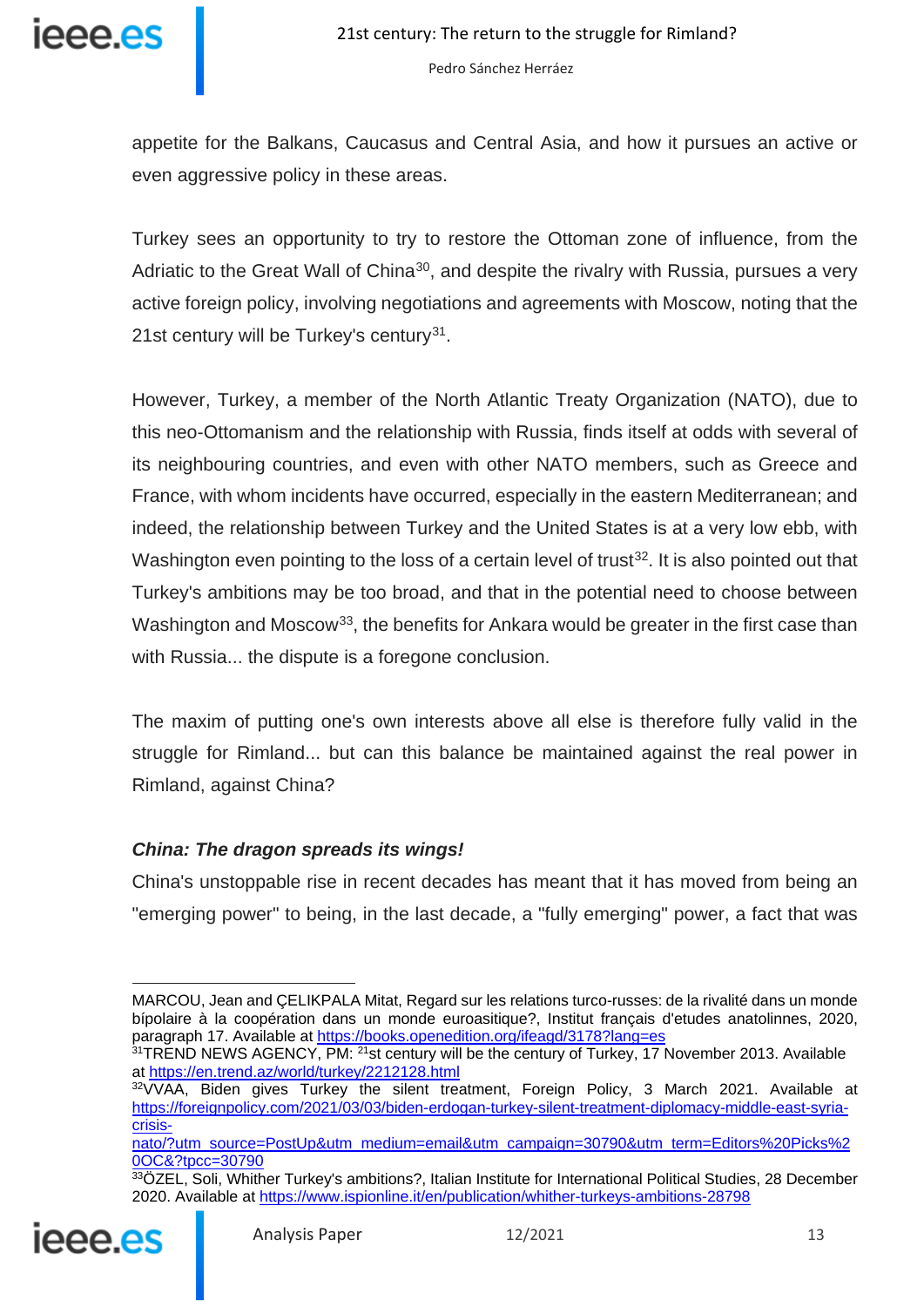

most evident when it became the world's second largest economy in 2011, surpassing Japan.

And, in September 2013, during a visit by Chinese President Xi Jinping to Kazakhstan (a country located in Central Asia, in the middle of Rimland), this increasingly omnipresent China launched<sup>[34](#page-13-0)</sup> the so-called New Silk Road, an initiative that would be complemented a month later with the proposal for a Maritime Silk Road. Gradually, the vision and projects have grown in scope, intensity and range, as well as in terminology, with the acronym OBOR (One Belt One Road) increasingly being used as the main thrust of the vision.

From China's perspective, the new Silk Road should not be seen from a Cold War perspective, nor should it be seen as a new "Marshall Plan". It is an element of cooperation[35](#page-13-1) which, by increasing the possibilities for mobility and interconnection, will also increase the possibilities for economic growth of all the countries involved in the initiative, creating a sphere of shared prosperity.



Fuente: EL ORDEN MUNDIAL https://elordenmundial.com/mapas/la-nueva-ruta-de-la-seda-de-china/

But this new Silk Road –and the attached image shows one of the various approaches to it– envisages, both by land and by sea, circumventing the heartland along the entire length of the Rimland, in addition to China's intention to create another great axis through the north, through Russia itself, along the Trans-Siberian, which has never been to

<span id="page-13-1"></span><span id="page-13-0"></span><sup>35</sup>MINISTRY OF FOREIGN AFFAIRS OF THE PEOPLE'S REPUBLIC OF CHINA, Foreign Minister Wang Yi meets the press, 8 March 2015. Available at [https://www.fmprc.gov.cn/mfa\\_eng/zxxx\\_662805/t1243662.shtml](https://www.fmprc.gov.cn/mfa_eng/zxxx_662805/t1243662.shtml)



<sup>34</sup>XINHUA, Chronology of China's Belt and Road Initiative, 24 June 2016. Disponible en <http://en.people.cn/n3/2016/0624/c90883-9077342.html>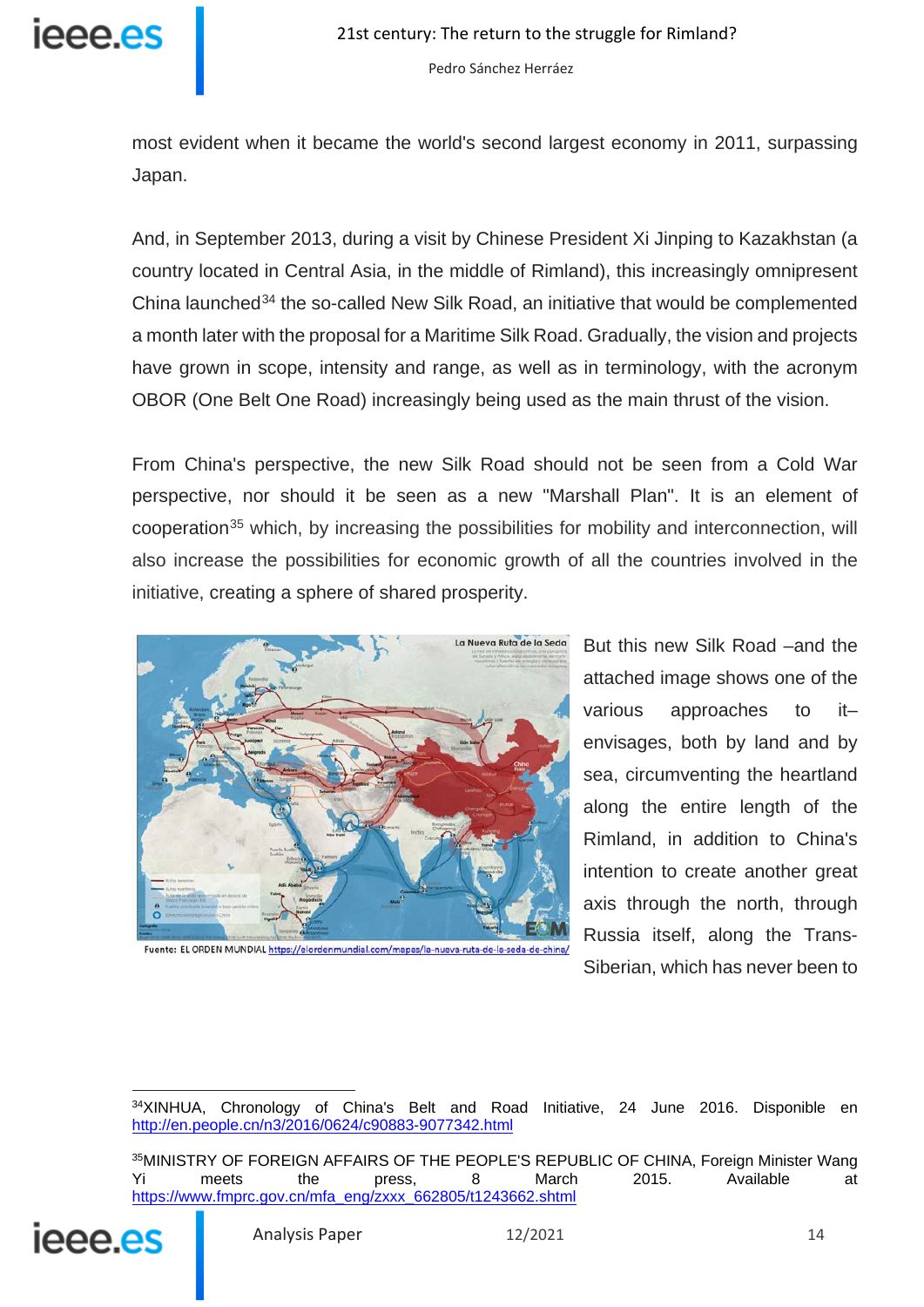

Moscow's liking, indicating that, although it supports the Initiative, it is not part of it<sup>[36](#page-14-0)</sup>, and that its own interests will always take precedence.

In addition to China's expansion in Asia, in the Indo-Pacific area<sup>[37](#page-14-1)</sup> using, among other elements, this Initiative, it is also doing so in many areas of the former post-Soviet space, whether in Central Asia, the Caucasus or Eastern Europe itself. And Russia sees many of those nations in which it considers it has a "privileged interest" –according to its own terminology– opting, to varying degrees of intensity, for the new Asian partner, resulting in Moscow's loss of leverage across its security glacis; even in Belarus<sup>38</sup>, the presence of Chinese investment is increasingly significant, which does not fully satisfy Russian intentions and pretensions, as Beijing provides a powerful alternative to Moscow's previous quasi-monopoly.

In fact, in an area of classic Russian influence such as the Balkans, the Chinese presence is gradually displacing Moscow; news such as "China replaces Russia as the main investor in Montenegro"[39;](#page-14-3) "China increases its presence in the Balkan media"[40,](#page-14-4) or "China has overtaken Russia as Serbia's major ally"[41](#page-14-5) populate the media and the realities on the ground.

On the other hand, and in spite of the Initiative's enabling approach, it includes, in addition to many challenges, the possibility of several risks –among others, those common to any large infrastructure project $-42$  $-42$ : risk of debt and non-payment, governance risks (corruption), risk of uncompleted and unfinished works, as well as environmental risks

<span id="page-14-1"></span>37PARRA PÉREZ, Águeda, El juego geopolítico de la nueva Ruta de la Seda en Asia Pacífico, Spanish Institute for Strategic Studies, Opinion Paper 126/2018, 10 December 2018. Available at [http://www.ieee.es/Galerias/fichero/docs\\_opinion/2018/DIEEEO126\\_2018AGUPAR-RutaSeda.pdf](http://www.ieee.es/Galerias/fichero/docs_opinion/2018/DIEEEO126_2018AGUPAR-RutaSeda.pdf) 38STANDISH, Reid, To keep Putin out, Belarus invites the U.S. and China in, 1 January 2020. Available at

[russia/?utm\\_source=PostUp&utm\\_medium=email&utm\\_campaign=1899%E2%80%A6](https://foreignpolicy.com/2020/01/01/belarus-lures-us-china-to-forestall-putin-russia/?utm_source=PostUp&utm_medium=email&utm_campaign=1899%E2%80%A6)

<span id="page-14-6"></span><span id="page-14-5"></span><span id="page-14-4"></span><span id="page-14-3"></span><sup>&</sup>lt;sup>42</sup>THE WORLD BANK, Belt and Road Initiative, 29 March 2018. Available at <https://www.worldbank.org/en/topic/regional-integration/brief/belt-and-road-initiative>



<span id="page-14-0"></span><sup>&</sup>lt;sup>36</sup>SHAH, Ankur, Russia loosens its belt, 16 July 2020. Available at <https://foreignpolicy.com/2020/07/16/russia-china-belt-and-road-initiative/>

<span id="page-14-2"></span>[https://foreignpolicy.com/2020/01/01/belarus-lures-us-china-to-forestall-putin-](https://foreignpolicy.com/2020/01/01/belarus-lures-us-china-to-forestall-putin-russia/?utm_source=PostUp&utm_medium=email&utm_campaign=1899%E2%80%A6)

<sup>39</sup>BALKAN INSIGHT, China replaces Russia as largest investor in Montenegro, 20 October 2020. Available at<https://balkaninsight.com/2020/10/20/china-replaces-russia-as-largest-investor-in-montenegro/>

<sup>40</sup>BALKAN INSIGHT, China increasing its footprint in Balkan media, study concludes, 9 December 2020. Available at [https://balkaninsight.com/2020/12/09/china-increasing-its-footprint-in-balkan-media-study](https://balkaninsight.com/2020/12/09/china-increasing-its-footprint-in-balkan-media-study-concludes/)[concludes/](https://balkaninsight.com/2020/12/09/china-increasing-its-footprint-in-balkan-media-study-concludes/)

<sup>41</sup>BALKAN INSIGHT, China has overtaken Russia as Serbia's great ally, 6 July 2020. Available at <https://balkaninsight.com/2020/07/08/china-has-overtaken-russia-as-serbias-great-ally/><br><sup>42</sup>THE WORLD BANK, Belt and Road Initiative, 29 March 2018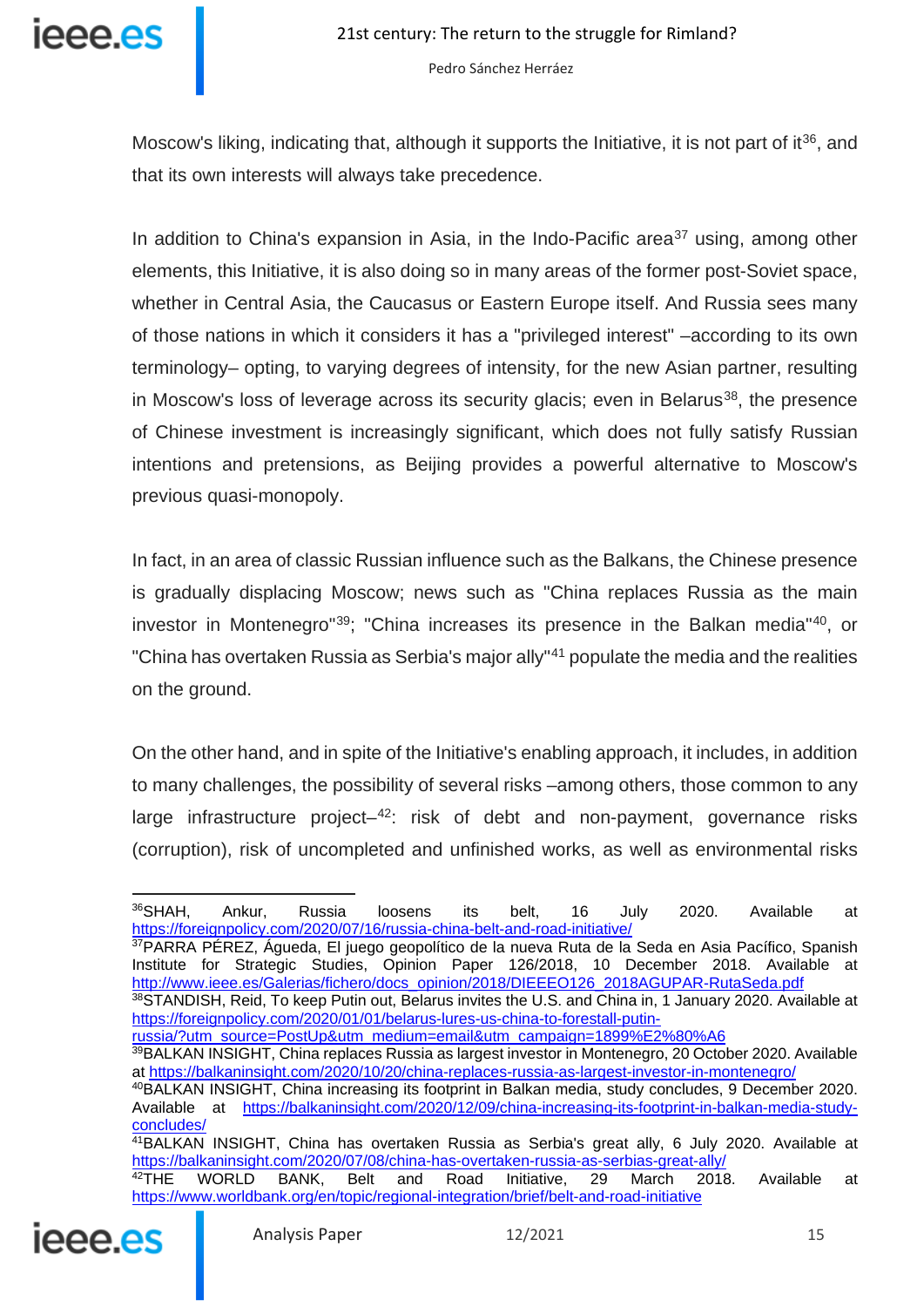

and social risks. In fact, it is pointed out that the Initiative is changing cities and threatening communities[43,](#page-15-0) as massive infrastructure construction projects, business parks, logistics zones, ports and airports, oil pipelines, communication lines, etc. often do not take into account –especially in areas where legislation is more lax– basic aspects for the quality of life and full development of societies.

The risk most analysed thus far is the so-called "debt trap"<sup>44</sup>, the situation created by the potential inability of countries to repay their loans and thus be in the hands of their creditor – in most cases, in relation to the Initiative, and in different forms, China. And because of this interconnectedness and interdependence of economic flows, it is possible that the bankruptcy of one nation could affect those around it, at least on a regional scale, which could generate a new "domino effect" that, as in the past, could place entire regions of Rimland in the hands of one power.

And the Initiative grows in all possible areas and spaces of expansion, using all available geopolitical tools; in a pandemic environment, reference is made to the creation of a healthy Silk Road, or health Silk Road<sup>[45](#page-15-2)</sup> –related to the diplomacy of facemasks and vaccines for COVID-19–, a digital Silk Road<sup>[46](#page-15-3)</sup> –in the framework of the struggle for the deployment of global telecommunications networks and dominant digital technologies–... and even a polar Silk Road is intended to be deployed!

<span id="page-15-3"></span><span id="page-15-2"></span><sup>46</sup>CYBER SECURITY INTELLIGENCE, China's Digital Silk Road, 5 March 2021. Available at <https://www.cybersecurityintelligence.com/blog/chinas-digital-silk-road-5504.html>



<span id="page-15-0"></span><sup>43</sup>THE CONVERSATION, How China's Belt and Road initiative is changing cities and threatening communities, 2 February 2021. Available at [https://theconversation.com/how-chinas-belt-and-road](https://theconversation.com/how-chinas-belt-and-road-initiative-is-changing-cities-and-threatening-communities-153515)[initiative-is-changing-cities-and-threatening-communities-153515](https://theconversation.com/how-chinas-belt-and-road-initiative-is-changing-cities-and-threatening-communities-153515)

<span id="page-15-1"></span><sup>44</sup>DIPLOMATIST, Health Silk Road of China: A new "Debt trap health Diplomacy" in making, 29 June 2020. Available at [https://diplomatist.com/2020/06/29/health-silk-road-of-china-a-new-debt-trap-health](https://diplomatist.com/2020/06/29/health-silk-road-of-china-a-new-debt-trap-health-diplomacy-in-making/)[diplomacy-in-making/](https://diplomatist.com/2020/06/29/health-silk-road-of-china-a-new-debt-trap-health-diplomacy-in-making/)

<sup>45</sup>AKON, Saifullah and RAHMAN, Mahfujur, Reshaping the global order in the post-COVID-19 era: a critical analysis, Chinese Journal of International Review, July 2020, DOI: 10.1142/S2630531320500067, page 4. Available at [https://www.researchgate.net/profile/Saifullah-](https://www.researchgate.net/profile/Saifullah-Akon/publication/343098068_Reshaping_the_Global_Order_in_the_Post_COVID-19_Era_A_Critical_Analysis/links/5f6ad340458515b7cf46ebf2/Reshaping-the-Global-Order-in-the-Post-COVID-19-Era-A-Critical-Analysis.pdf?origin=publication_detail)[Akon/publication/343098068\\_Reshaping\\_the\\_Global\\_Order\\_in\\_the\\_Post\\_COVID-](https://www.researchgate.net/profile/Saifullah-Akon/publication/343098068_Reshaping_the_Global_Order_in_the_Post_COVID-19_Era_A_Critical_Analysis/links/5f6ad340458515b7cf46ebf2/Reshaping-the-Global-Order-in-the-Post-COVID-19-Era-A-Critical-Analysis.pdf?origin=publication_detail)

[<sup>19</sup>\\_Era\\_A\\_Critical\\_Analysis/links/5f6ad340458515b7cf46ebf2/Reshaping-the-Global-Order-in-the-Post-](https://www.researchgate.net/profile/Saifullah-Akon/publication/343098068_Reshaping_the_Global_Order_in_the_Post_COVID-19_Era_A_Critical_Analysis/links/5f6ad340458515b7cf46ebf2/Reshaping-the-Global-Order-in-the-Post-COVID-19-Era-A-Critical-Analysis.pdf?origin=publication_detail)[COVID-19-Era-A-Critical-Analysis.pdf?origin=publication\\_detail](https://www.researchgate.net/profile/Saifullah-Akon/publication/343098068_Reshaping_the_Global_Order_in_the_Post_COVID-19_Era_A_Critical_Analysis/links/5f6ad340458515b7cf46ebf2/Reshaping-the-Global-Order-in-the-Post-COVID-19-Era-A-Critical-Analysis.pdf?origin=publication_detail)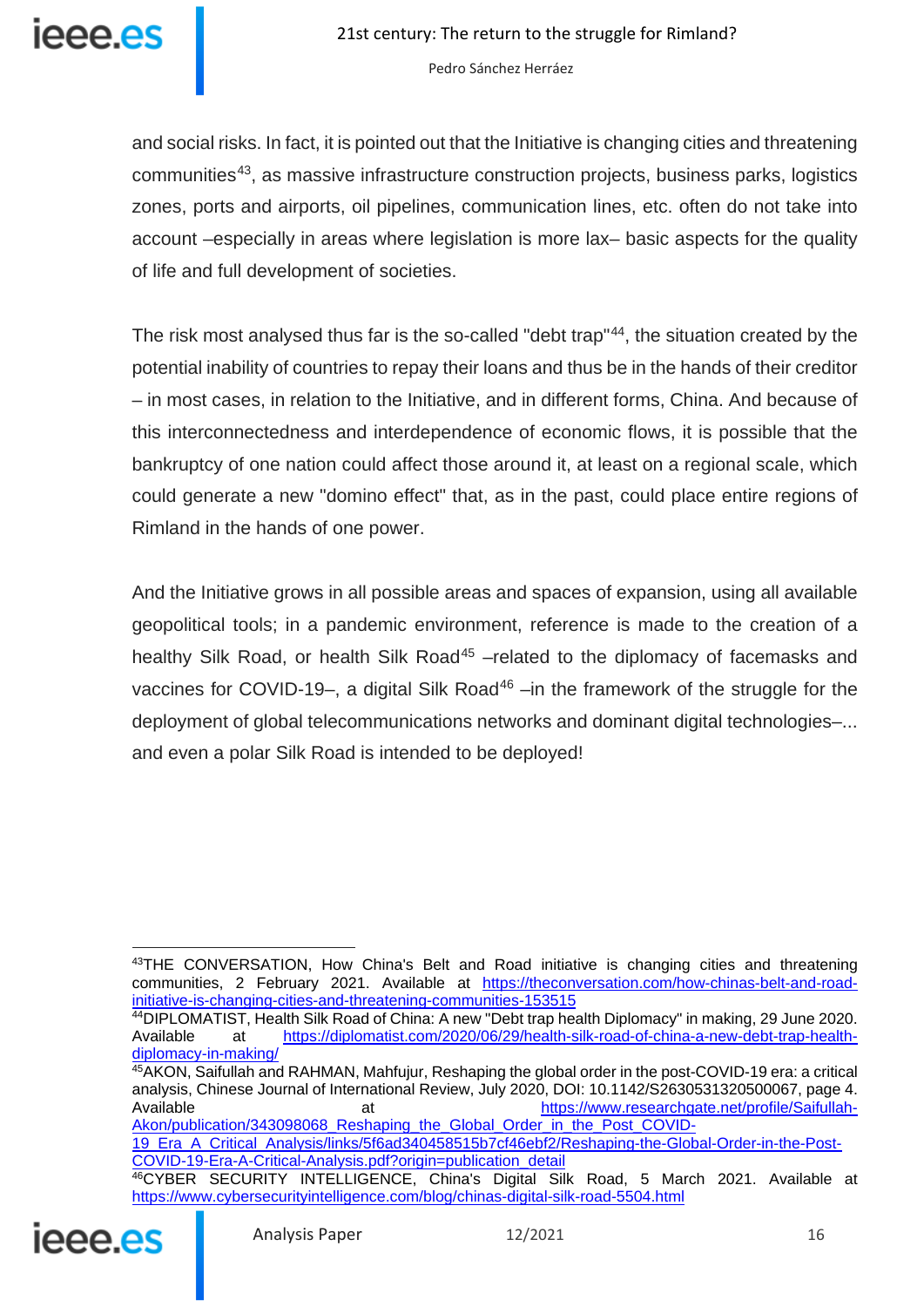

On this last point, it should be noted that China obtained the status of Arctic observer country in 2013<sup>47</sup>, and that its declared policy<sup>[48](#page-16-1)</sup> for this new space in dispute, which due to climate change is increasing its capacity for navigation and exploitation of the riches existing in it, states that given that the future of the Arctic is of interest to all of humanity, its governance requires the participation of all. And China is willing, within the framework of the<sup>[49](#page-16-2)</sup> initiative, to participate in all activities in the Arctic, from active resource search to the deployment of ground monitoring stations, pointing to the creation of a blue economic corridor in the Arctic Ocean.

Against this backdrop, it should be borne in mind that, in addition to other potential riches, the North Siberian region is increasingly becoming a supplier of hydrocarbons to China, which is why interest in this region and sector is growing; in fact, within the framework of this cooperation between Moscow and Beijing, bilateral agreements have been signed including the acquisition of shares in the energy transport sector and other transport infrastructures in the Arctic<sup>50</sup>, although for Russia, the Arctic, once a passive zone due to the difficulty of access and mobility, constitutes a new open flank that represents a powerful threat to the heartland and a space in which it is very active.

The Initiative therefore reaches into spaces, environments, materialises in actions, generates perceptions and influence... it is a geopolitical tool of the first order, covering the entire Rimland –both by land and by sea–, venturing into the Arctic zone and even aiming to do so directly through the heartland. Geopolitics at its purest.

In the face of this reality, it is pointed out<sup>[51](#page-16-4)</sup> that China is very active and in a way that greatly involves the security of the Alliance (NATO) itself, since its control of a large part

<span id="page-16-1"></span>48THE PEOPLE'S REPUBLIC OF CHINA, White paper, China's Artic Policy, 26 January 2018. Available at [http://english.www.gov.cn/archive/white\\_paper/2018/01/26/content\\_281476026660336.htm](http://english.www.gov.cn/archive/white_paper/2018/01/26/content_281476026660336.htm)

49XINHUANET, Full text: Vision for maritime cooperation under the Belt and Road Initiative, 20 June 2017. Available at [http://www.xinhuanet.com/english/2017-06/20/c\\_136380414.htm](http://www.xinhuanet.com/english/2017-06/20/c_136380414.htm)

<span id="page-16-4"></span><span id="page-16-3"></span><span id="page-16-2"></span>[alliance/?utm\\_source=PostUp&utm\\_medium=email&utm\\_campaign=30550&utm\\_term=Editors%20Picks](https://foreignpolicy.com/2021/02/23/nato-china-brussels-summit-biden-europe-alliance/?utm_source=PostUp&utm_medium=email&utm_campaign=30550&utm_term=Editors%20Picks%20OC&?tpcc=30550) [%20OC&?tpcc=30550](https://foreignpolicy.com/2021/02/23/nato-china-brussels-summit-biden-europe-alliance/?utm_source=PostUp&utm_medium=email&utm_campaign=30550&utm_term=Editors%20Picks%20OC&?tpcc=30550)



<span id="page-16-0"></span><sup>47</sup>LANTEIGNE, Marc, The twists and turns of the polar silk road, Over the Circle, 15 March 2020. Available at<https://overthecircle.com/2020/03/15/the-twists-and-turns-of-the-polar-silk-road/>

<sup>50</sup>STAALESEN, Atle, Chinese money for Northen Sea Route, The Barents Observer, 12 June 2018. Available at<https://thebarentsobserver.com/en/arctic/2018/06/chinese-money-northern-sea-route>

<sup>51</sup>DE MAIZIÈRE, Thomas and WESS MITCHELL, A., NATO needs to deal with China head-on, Foreign Policy, 23 February 2021. Available at [https://foreignpolicy.com/2021/02/23/nato-china-brussels-summit](https://foreignpolicy.com/2021/02/23/nato-china-brussels-summit-biden-europe-alliance/?utm_source=PostUp&utm_medium=email&utm_campaign=30550&utm_term=Editors%20Picks%20OC&?tpcc=30550)[biden-europe-](https://foreignpolicy.com/2021/02/23/nato-china-brussels-summit-biden-europe-alliance/?utm_source=PostUp&utm_medium=email&utm_campaign=30550&utm_term=Editors%20Picks%20OC&?tpcc=30550)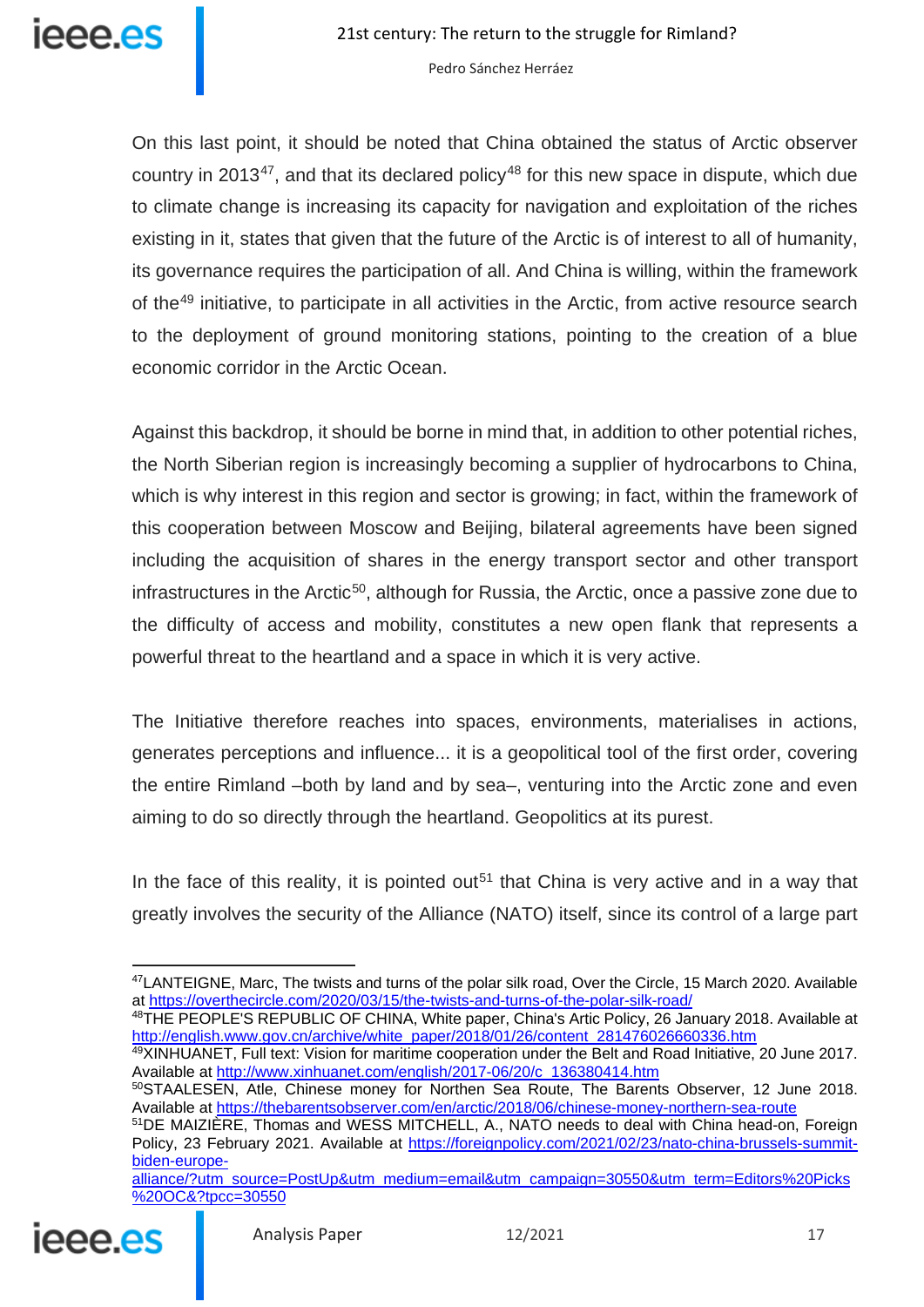

of the infrastructure of this Initiative –from telecommunications networks to transport and port infrastructure– directly affects the preparedness, interoperability and security of the countries' communications; and that given China's political system, the distinction between the military and civilian sectors, at certain levels, is very blurred, so that obtaining technology and knowledge from the civilian sector, from Chinese companies deployed in member countries of the Alliance, for subsequent application for military purposes is not out of the question; Moreover, Beijing plans and executes powerful information campaigns to influence the populations and opinion-makers of NATO nations to divide the Alliance. In today's grey-zone hybrid-conflict environment, this reality is dangerous, even if it may be difficult to perceive.

And NATO itself points out that the 2010 strategic concept was designed for an era before great power competition; but that era is now upon us, and therefore appropriate measures need to be taken<sup>[52](#page-17-0)</sup>, as grey environments and hybrid conflicts require new approaches to deterrence and defence.

Faced with such a display of capabilities, given the approaches and positions of the powers vying for control of Rimland, and from the perspective of a bloc of nations that aspires to have global representativeness and weight –in addition to a direct and vital interest in the dispute– the question would be: what is the role of the Rimland powers?

<span id="page-17-0"></span><sup>&</sup>lt;sup>52</sup>In this sense NATO, NATO 2030: united for a new era. Analysis and recommendations of the reflection group appointed by the NATO Secretary General, 25 November 2020. Available at [https://www.nato.int/nato\\_static\\_fl2014/assets/pdf/2020/12/pdf/201201-Reflection-Group-Final-Report-](https://www.nato.int/nato_static_fl2014/assets/pdf/2020/12/pdf/201201-Reflection-Group-Final-Report-Uni.pdf)[Uni.pdf](https://www.nato.int/nato_static_fl2014/assets/pdf/2020/12/pdf/201201-Reflection-Group-Final-Report-Uni.pdf)

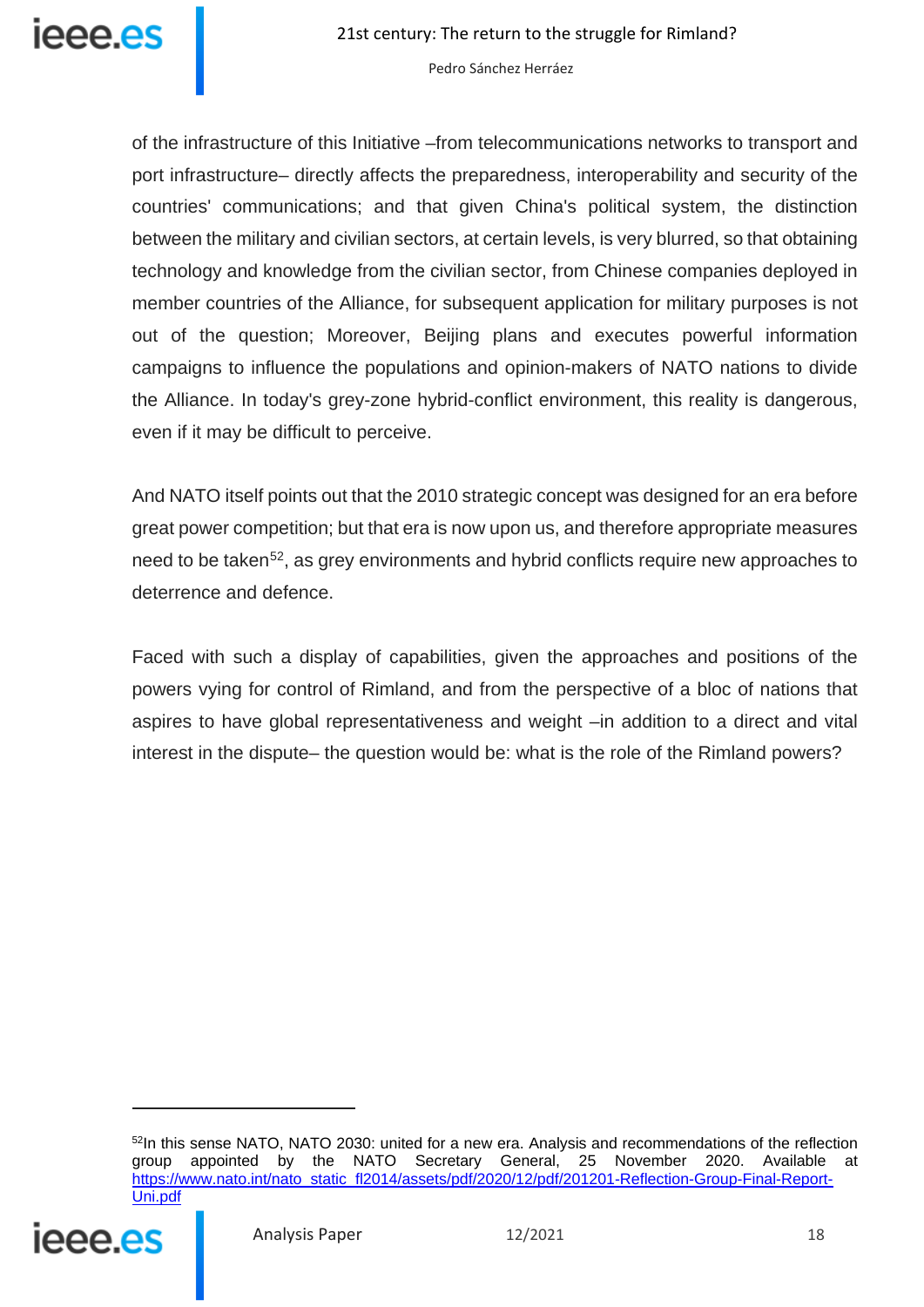# IAAA AS

Pedro Sánchez Herráez

## *What about Europe?*

Europe, and most especially Eastern Europe, is a space heavily conditioned by this



Fuente: VVAA.. Empty Shell no more: China's growing footprint in Central and Eastern Europe, Association for International Affairs, Policy Paper, abril 2020, página 15.

question, not only because it is a physical part of Rimland, but, if one recalls Mackinder, because it is the control of Eastern Europe that ultimately provides control and access to the heartland, this part of Europe becomes –as at other times in history– the epicentre of a global battle. And to illustrate this reality, the image attached to this text is not from Mackinder and from a century ago, it is contemporary and reflects the socalled 17+1 Platform, which includes the countries of Eastern Europe, the Balkans and the Baltic States<sup>[53](#page-18-0)</sup>, 17 European countries and China, united in a framework of economic and commercial cooperation, infrastructure development...

Apparently, the continent's attitude in this global struggle is

more passive than active. Europe's own contradictions and weaknesses<sup>[54](#page-18-1)</sup> mean, in an era of global change, not only that it is not able to occupy an adequate position in the new order that is emerging, but that its soil is also a contested part of this planetary reconfiguration. And at a time of great interests and great forces at play, the non-union, if not disunion, of European countries poses a serious problem and makes it impossible to confront powerful foreign interests opposed to our own, without forgetting that the defence of the values of democracy and freedom in the broad sense, of which Europe is a world reference, cannot be achieved without an adequate position in this order.

Even EU countries, especially those in the East and the so-called Visegrad Group<sup>55</sup>, have no problem turning a deaf ear to the EU and addressing issues from a seemingly purely national interest perspective, sometimes in the face of guidelines and rules from Brussels.

<span id="page-18-2"></span><span id="page-18-1"></span><span id="page-18-0"></span><sup>55</sup>Eslovaquia, Hungría, Polonia y República Checa. Sobre su posición frente a Bruselas BBC NEWS, Qué es el Grupo de Visegrado, los "chicos malos" que desafían a Francia y Alemania en la Unión Europea, 2 February 2018. Available at<https://www.bbc.com/mundo/noticias-internacional-42879957>



 $\overline{a}$ 53VVAA, Empty Shell no more: China's growing footprint in Central and Eastern Europe, Association for International Affairs, Policy Paper, April 2020. Available at [https://chinaobservers.eu/wp](https://chinaobservers.eu/wp-content/uploads/2020/04/CHOICE_Empty-shell-no-more.pdf)[content/uploads/2020/04/CHOICE\\_Empty-shell-no-more.pdf](https://chinaobservers.eu/wp-content/uploads/2020/04/CHOICE_Empty-shell-no-more.pdf)

<sup>54</sup>SÁNCHEZ HERRÁEZ, Pedro, Europa… Spanish Institute for Strategic Studies, Analysis Paper 05/2021, 3 February 2021. Available at [http://www.ieee.es/Galerias/fichero/docs\\_analisis/2021/DIEEEA05\\_2021\\_PEDSAN\\_SemblanzaBalcanica](http://www.ieee.es/Galerias/fichero/docs_analisis/2021/DIEEEA05_2021_PEDSAN_SemblanzaBalcanica.pdf) [.pdf](http://www.ieee.es/Galerias/fichero/docs_analisis/2021/DIEEEA05_2021_PEDSAN_SemblanzaBalcanica.pdf)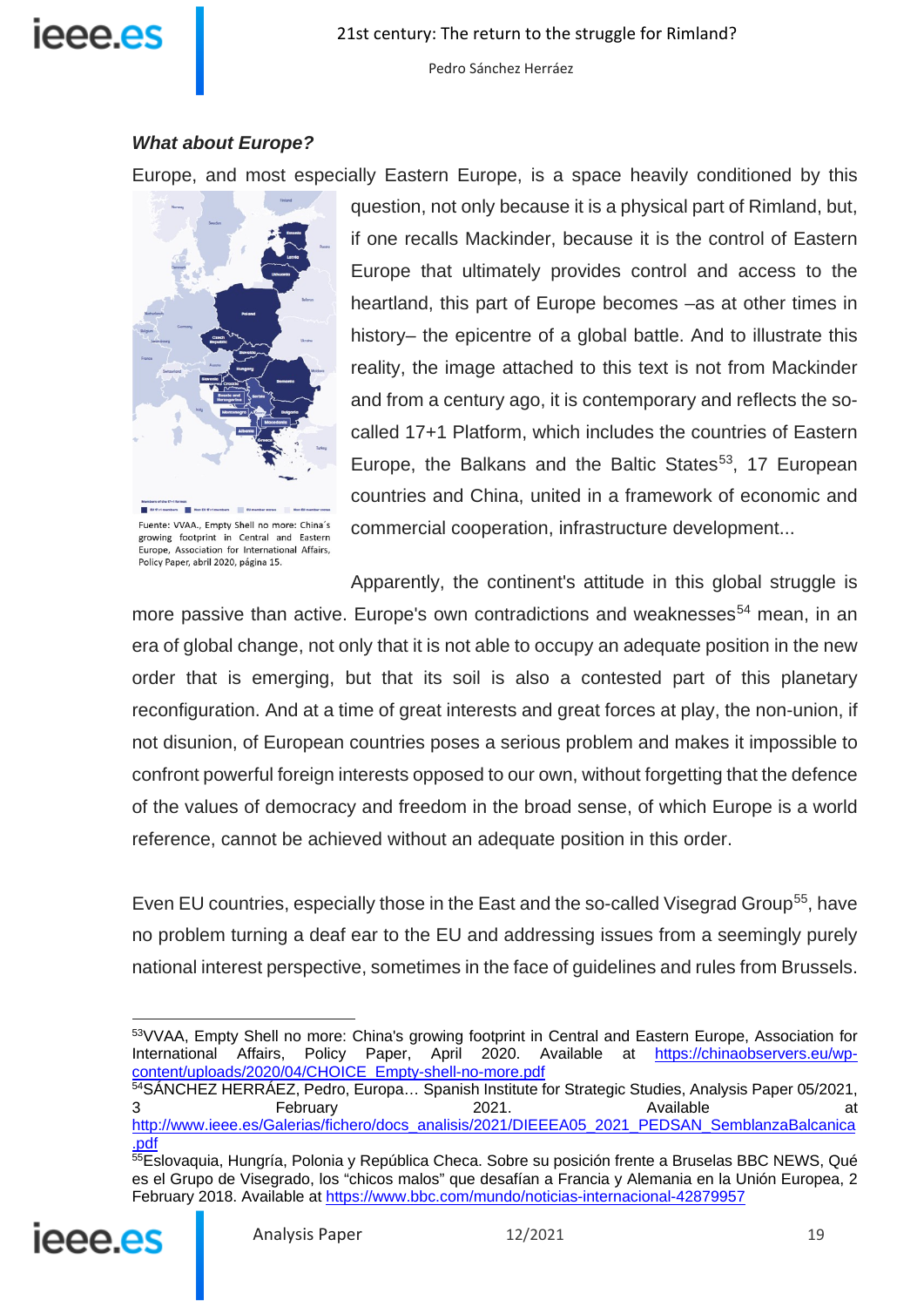

In this complex, hybrid, grey environment where influence plays a key role, it is enough to point out that, at a time as complex as the one we are living through, in the same way that in the first wave of the pandemic the term "facemask diplomacy" was coined, alluding to the political gains sought through the delivery of these elements of protection to certain nations, the expression "vaccine geopolitics" is already occupying the international acquis. Like any element that can generate support, the pandemic virus vaccine has become a new geopolitical instrument<sup>[56](#page-19-0)</sup>, a way of strengthening ties, shifting loyalties and channelling sentiments towards one nation or another, a means of gaining influence.

The fact that the Russian vaccine Sputnik V is a state vaccine means that the government can clearly and directly decide to whom it is sold, to whom it is not sold and at what price, so it directly becomes an instrument of geopolitics, which can be used according to the strategic needs of the Kremlin<sup>57</sup>; and, in this regard, the President of the European Commission questioned the millions of doses offered by Russia to other countries while Moscow is moving very slowly in vaccinating its own citizens, to which Russia points out that what is intended is to "politicise a problem in an unfounded manner (...)"[58](#page-19-2).

In this struggle and in a pandemic environment, the geopolitics of vaccines is at its peak. So much so that even European Union countries have requested (and in some cases already received) the Russian vaccine, arguing, in the words of the Slovak Prime Minister, that the pandemic overlooks geopolitics<sup>[59](#page-19-3)</sup>... although this decision has generated a crisis in the government of the latter nation, given that the Russian vaccine (at least so far) has not been approved by the European Medicines Agency and where it is indicated by dissenting voices regarding the decision to accept Sputnik-V that it is not only a vaccine,

<span id="page-19-3"></span><span id="page-19-2"></span><span id="page-19-1"></span><span id="page-19-0"></span><sup>&</sup>lt;sup>58</sup>EUROPA PRESS, Rusia se muestra "perpleja" con las palabras de Von der Leyen sobre las vacunas y denuncia "politización", 19 February 2021. Available at [https://www.europapress.es/internacional/noticia](https://www.europapress.es/internacional/noticia-rusia-muestra-perpleja-palabras-von-der-leyen-vacunas-denuncia-politizacion-20210219144956.html)[rusia-muestra-perpleja-palabras-von-der-leyen-vacunas-denuncia-politizacion-20210219144956.html](https://www.europapress.es/internacional/noticia-rusia-muestra-perpleja-palabras-von-der-leyen-vacunas-denuncia-politizacion-20210219144956.html) 59BBC NEWS, Sputnik V: por qué muchos en Rusia tiene dudas sobre su propia vacuna, 4 March 2021. Available at<https://www.bbc.com/mundo/noticias-internacional-56266603>



<sup>56</sup>MOON, Suerie and ALONSO RUIZ, Adrián, La geopolítica de las vacunas contra el COVID-19, Política Exterior issue 199, 1 January 2021. Available a[t https://www.politicaexterior.com/articulo/la-geopolitica-de](https://www.politicaexterior.com/articulo/la-geopolitica-de-las-vacunas-contra-el-covid-19/)[las-vacunas-contra-el-covid-19/](https://www.politicaexterior.com/articulo/la-geopolitica-de-las-vacunas-contra-el-covid-19/)

 $57$ BBC NEWS, Sputnik V vaccine: how it went from a source of mistrust to an instrument of Russian influence in the world, 15 February 2021. Available at [https://www.bbc.com/mundo/noticias-internacional-](https://www.bbc.com/mundo/noticias-internacional-56012192)[56012192](https://www.bbc.com/mundo/noticias-internacional-56012192)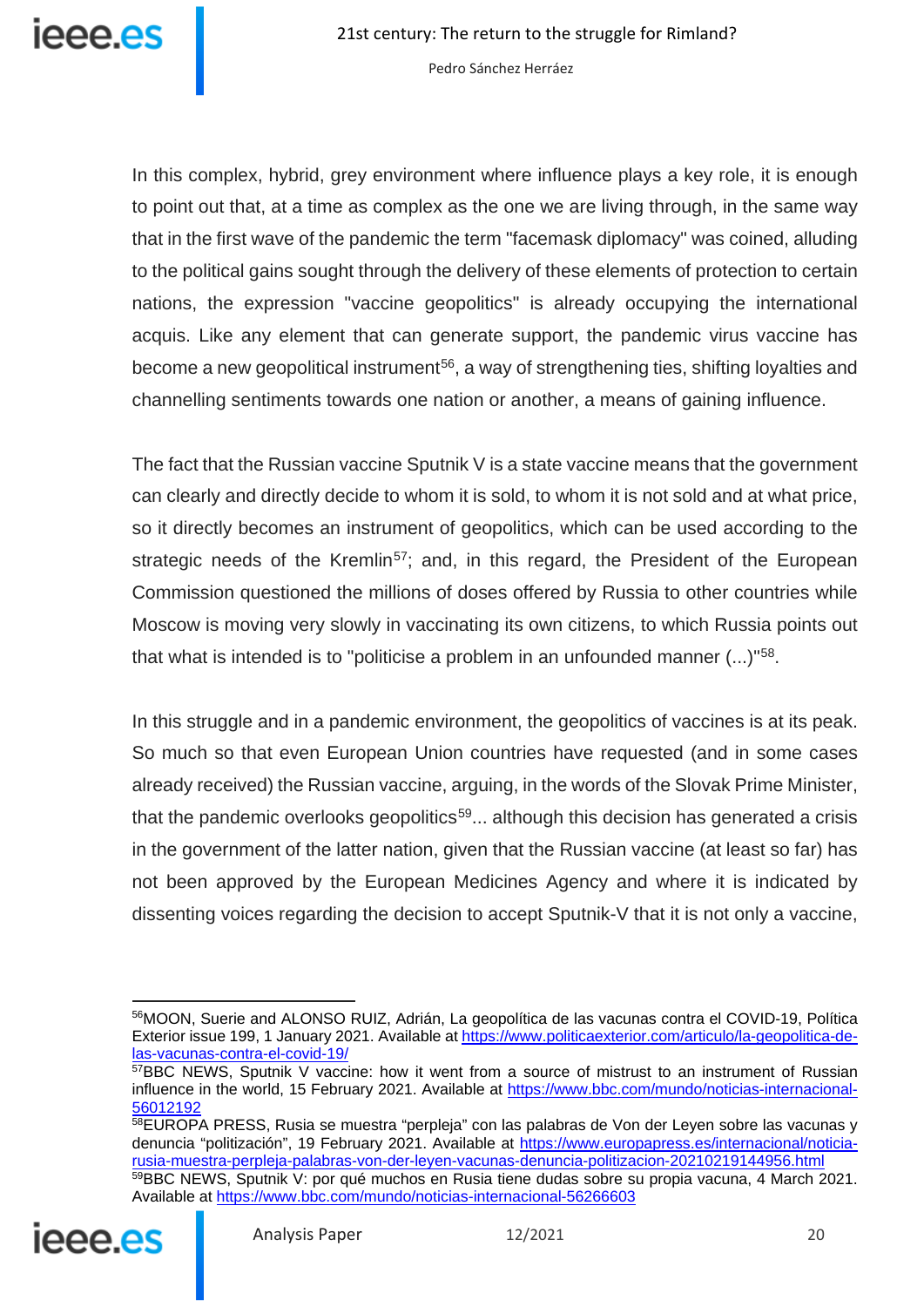

but an instrument of hybrid warfare<sup>60</sup>. And that countries such as Poland, Hungary or Slovakia are considering –or are realising– the possibility of getting vaccines from China or even Russia<sup>[61](#page-20-1)</sup> –a Russia to which these nations are constantly crying out for help and support– is surprising to say the least.

In the face of the clear and firm positions of the Rimland powers, are the ambiguities and paradoxes of others of any use?

## **Conclusion: Is there only room for one?**

Apparently, great realities always return; technical means change, possibilities and areas of dispute change, but, in many cases, the essences remain. And geopolitics, like strategy, is long term, requiring far-sightedness, even if the planned objectives can be achieved in small, almost unnoticed steps.

It seems that, once again, there is a struggle for Rimland, waged by old and new actors. And they "play" a dangerous game and apparently intend, in this circumvallation of the heartland, to maintain a balance that seems inevitable to disappear at some point, depending on the progress of the influence and capacity for action of one or other of the main actors in the contest.

While things can change, and secular and structural rivals can become allies, it is perhaps worth reflecting on whether what is happening in Rimland is nothing more than a "tactical" alliance, limited in time and space, in which each seeks to gain an advantageous position not only for its own interests, but also vis-à-vis its current allies with an eye to a potential confrontation at a later date.

This calculation of "risk-taking" by these powers can be very complex, especially when one of the actors is a power seeking world primacy, another has been a global power and

<span id="page-20-1"></span><span id="page-20-0"></span><sup>&</sup>lt;sup>61</sup>EL DIARIO, Unos se acercan a Israel y otros miran a Rusia y China: varios países de la UE se desmarcan<br>de Bruselas para buscar más vacunas, 2 March 2021. Available a de Bruselas para buscar más vacunas, 2 March 2021. Available at [https://www.eldiario.es/internacional/acercan-israel-miran-rusia-china-paises-ue-desmarcan-bruselas](https://www.eldiario.es/internacional/acercan-israel-miran-rusia-china-paises-ue-desmarcan-bruselas-buscar-atajos-vacunas_1_7265469.html)[buscar-atajos-vacunas\\_1\\_7265469.html](https://www.eldiario.es/internacional/acercan-israel-miran-rusia-china-paises-ue-desmarcan-bruselas-buscar-atajos-vacunas_1_7265469.html)



 $\overline{a}$ 60EURO NEWS, Slovakia´s ruling coalition in crisis over Sputnik-V COVID-19 vaccine, 4 March 2021. Available at [https://www.euronews.com/2021/03/04/slovakia-s-ruling-coalition-in-crisis-over-sputnik-v](https://www.euronews.com/2021/03/04/slovakia-s-ruling-coalition-in-crisis-over-sputnik-v-covid-19-vaccine)[covid-19-vaccine](https://www.euronews.com/2021/03/04/slovakia-s-ruling-coalition-in-crisis-over-sputnik-v-covid-19-vaccine)